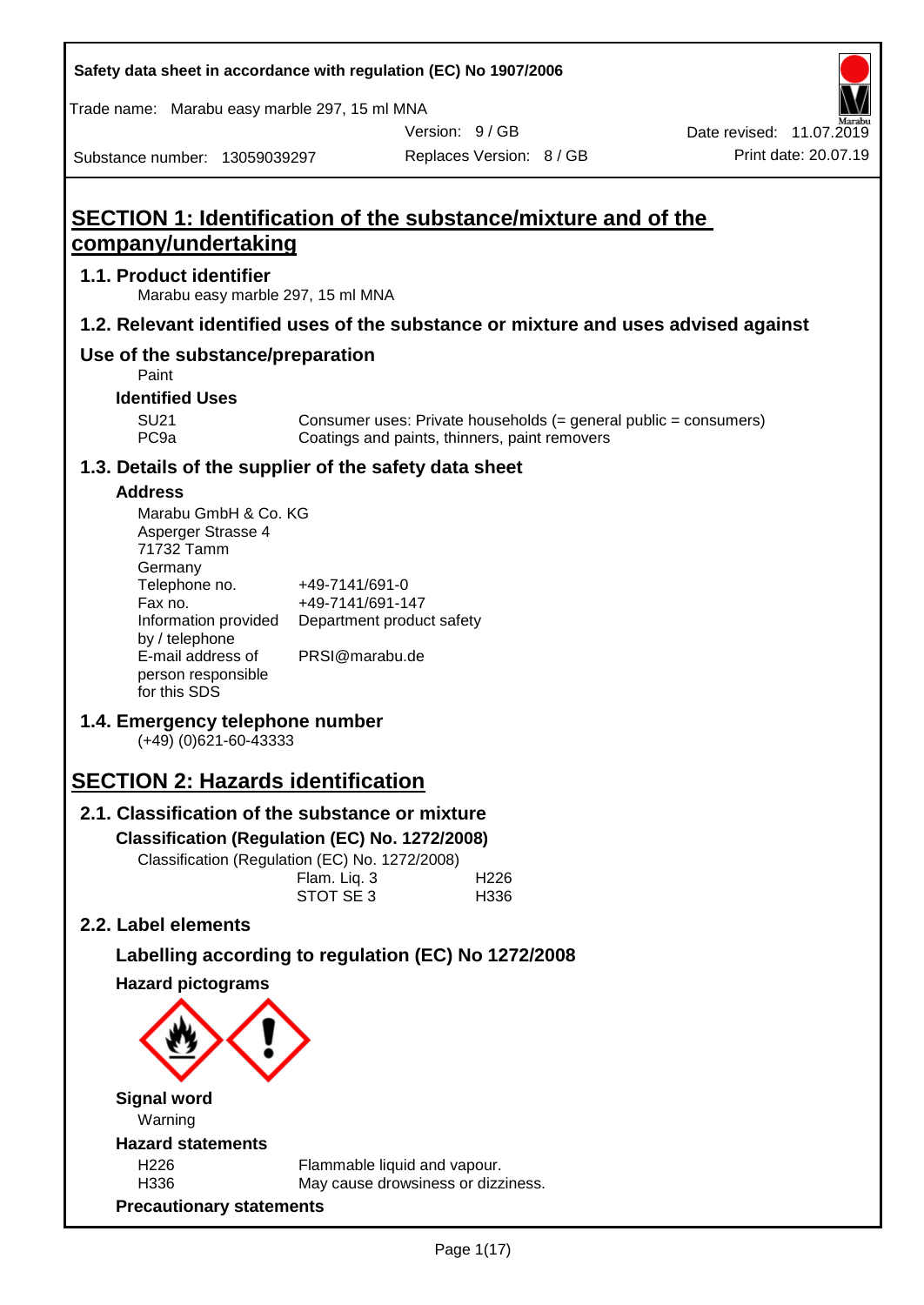| Safety data sheet in accordance with regulation (EC) No 1907/2006                                                                  |                                                                                                                               |               |                                                   |                          |                                                                                                                                                                  |
|------------------------------------------------------------------------------------------------------------------------------------|-------------------------------------------------------------------------------------------------------------------------------|---------------|---------------------------------------------------|--------------------------|------------------------------------------------------------------------------------------------------------------------------------------------------------------|
| Trade name: Marabu easy marble 297, 15 ml MNA                                                                                      |                                                                                                                               |               |                                                   |                          |                                                                                                                                                                  |
|                                                                                                                                    |                                                                                                                               | Version: 9/GB |                                                   |                          | Date revised: 11.07.2019                                                                                                                                         |
| Substance number: 13059039297                                                                                                      |                                                                                                                               |               |                                                   | Replaces Version: 8 / GB | Print date: 20.07.19                                                                                                                                             |
| P <sub>101</sub><br>P102<br>P210<br>P271<br>P405                                                                                   | Keep out of reach of children.<br>sources. No smoking.<br>Use only outdoors or in a well-ventilated area.<br>Store locked up. |               |                                                   |                          | If medical advice is needed, have product container or label at hand.<br>Keep away from heat, hot surfaces, sparks, open flames and other ignition               |
| P501.9                                                                                                                             | Dispose of contents/container as problematic waste.                                                                           |               |                                                   |                          |                                                                                                                                                                  |
| contains                                                                                                                           | 2% aromatics;2-Methoxy-1-methylethyl acetate                                                                                  |               |                                                   |                          | Hazardous component(s) to be indicated on label (Regulation (EC) No. 1272/2008)<br>1-Methoxy-2-propanol; Hydrocarbons, C9-C11, n-alkanes, isoalkanes, cyclics, < |
| 2.3. Other hazards<br>No special hazards have to be mentioned.                                                                     |                                                                                                                               |               |                                                   |                          |                                                                                                                                                                  |
| <b>SECTION 3: Composition/information on ingredients</b>                                                                           |                                                                                                                               |               |                                                   |                          |                                                                                                                                                                  |
| 3.2. Mixtures                                                                                                                      |                                                                                                                               |               |                                                   |                          |                                                                                                                                                                  |
| <b>Chemical characterization</b>                                                                                                   |                                                                                                                               |               |                                                   |                          |                                                                                                                                                                  |
| Paint based on alkyd resins and on solvents                                                                                        |                                                                                                                               |               |                                                   |                          |                                                                                                                                                                  |
| <b>Hazardous ingredients</b>                                                                                                       |                                                                                                                               |               |                                                   |                          |                                                                                                                                                                  |
| 1-Methoxy-2-propanol<br>CAS No.<br>EINECS no.<br>Registration no.<br>Concentration                                                 | 107-98-2<br>203-539-1<br>01-2119457435-35<br>$>=$                                                                             | 25            | $\lt$                                             | 50                       | %                                                                                                                                                                |
| Classification (Regulation (EC) No. 1272/2008)                                                                                     | STOT SE 3<br>Flam. Liq. 3                                                                                                     |               | H336<br>H <sub>226</sub>                          |                          |                                                                                                                                                                  |
| 2-Methoxy-1-methylethyl acetate<br>CAS No.<br>EINECS no.<br>Registration no.<br>Concentration                                      | 108-65-6<br>203-603-9<br>01-2119475791-29<br>$>=$                                                                             | 10            | $\overline{\phantom{a}}$                          | 20                       | $\%$                                                                                                                                                             |
| Classification (Regulation (EC) No. 1272/2008)                                                                                     | Flam. Liq. 3<br>STOT SE 3                                                                                                     |               | H226<br>H336                                      |                          |                                                                                                                                                                  |
| Hydrocarbons, C9-C11, n-alkanes, isoalkanes, cyclics, < 2% aromatics<br>CAS No.<br>EINECS no.<br>Registration no.<br>Concentration | 64742-48-9<br>265-150-3<br>01-2119463258-33 (LIST NUMBER 919-857-5)<br>$>=$                                                   | 10            | $\,<\,$                                           | 20                       | ℅                                                                                                                                                                |
| Classification (Regulation (EC) No. 1272/2008)                                                                                     | Asp. Tox. 1<br>Flam. Liq. 3<br>STOT SE 3                                                                                      |               | H304<br>H <sub>226</sub><br>H336<br><b>EUH066</b> |                          |                                                                                                                                                                  |
| 2-Butoxyethyl acetate<br>CAS No.<br>EINECS no.                                                                                     | 112-07-2<br>203-933-3                                                                                                         |               |                                                   |                          |                                                                                                                                                                  |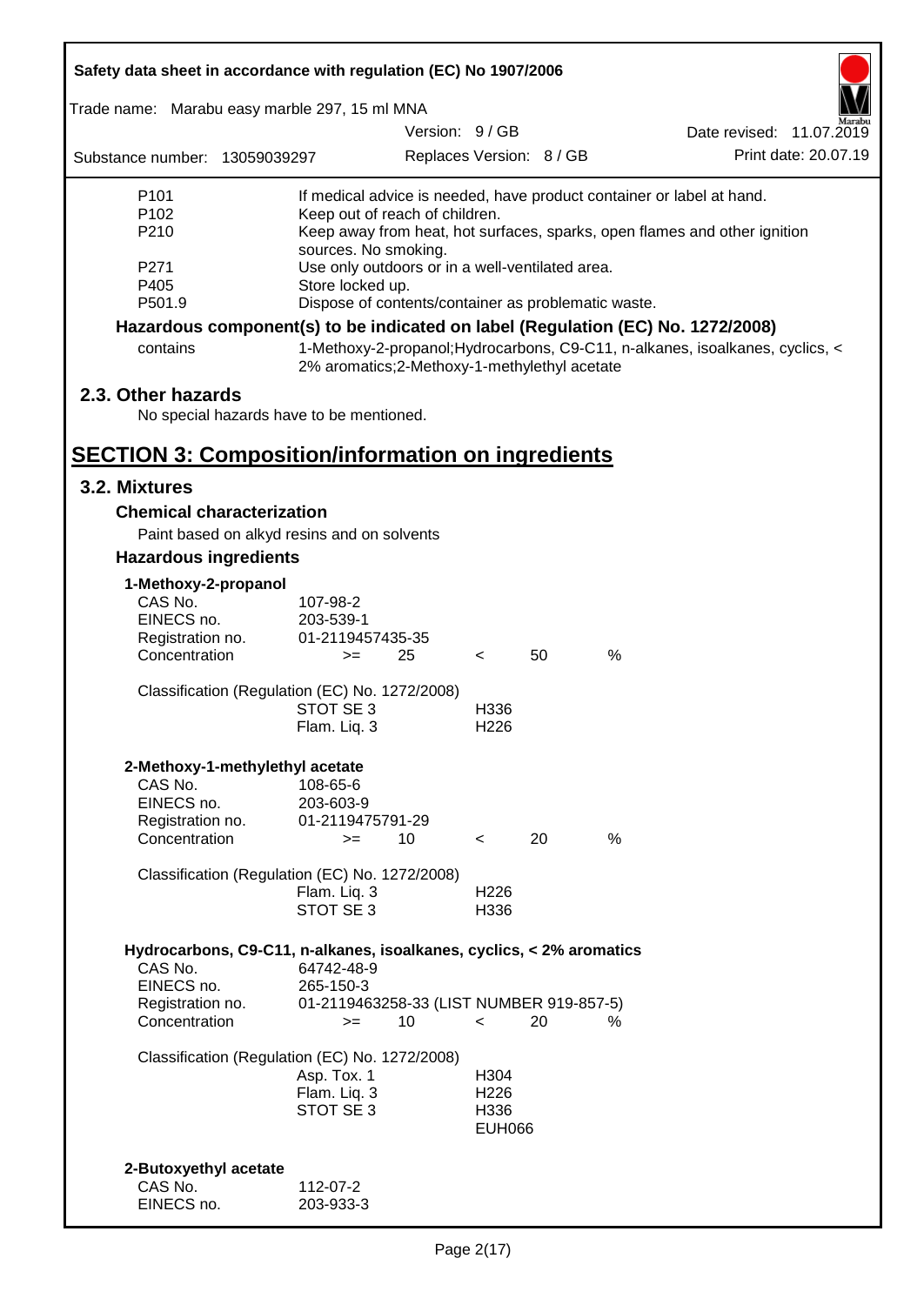| Safety data sheet in accordance with regulation (EC) No 1907/2006<br>Trade name: Marabu easy marble 297, 15 ml MNA<br>Substance number: 13059039297 |                                                                      | Version: 9 / GB |                                                          | Replaces Version: 8 / GB |   | Date revised: 11.07.2019 | Print date: 20.07.19 |
|-----------------------------------------------------------------------------------------------------------------------------------------------------|----------------------------------------------------------------------|-----------------|----------------------------------------------------------|--------------------------|---|--------------------------|----------------------|
|                                                                                                                                                     |                                                                      |                 |                                                          |                          |   |                          |                      |
| Registration no.<br>Concentration                                                                                                                   | 01-2119475112-47<br>$>=$                                             | 1               | $\lt$                                                    | 10                       | % |                          |                      |
| Classification (Regulation (EC) No. 1272/2008)                                                                                                      | Acute Tox, 4<br>Acute Tox. 4<br>Acute Tox. 4                         |                 | H332<br>H312<br>H302                                     |                          |   |                          |                      |
| 2-Methoxypropanol<br>CAS No.<br>EINECS no.<br>Concentration                                                                                         | 1589-47-5<br>216-455-5<br>$>=$                                       | 0,1             | $\prec$                                                  | 0,3                      | % |                          |                      |
| Classification (Regulation (EC) No. 1272/2008)                                                                                                      | Skin Irrit. 2<br>STOT SE 3<br>Repr. 1B<br>Flam. Liq. 3<br>Eye Dam. 1 |                 | H315<br>H335<br><b>H360D</b><br>H <sub>226</sub><br>H318 |                          |   |                          |                      |

# **SECTION 4: First aid measures**

## **4.1. Description of first aid measures**

### **General information**

In all cases of doubt, or when symptoms persist, seek medical attention. Never give anything by mouth to an unconscious person. If unconscious place in recovery position and seek medical advice.

#### **After inhalation**

Remove to fresh air, keep patient warm and at rest. If breathing is irregular or stopped, administer artificial respiration.

#### **After skin contact**

Remove contaminated clothing. Wash skin thoroughly with soap and water or use recognised skin cleanser. Do NOT use solvents or thinners.

#### **After eye contact**

Remove contact lenses, irrigate copiously with clean, fresh water, holding the eyelids apart for at least 10 minutes and seek immediate medical advice.

#### **After ingestion**

If accidentally swallowed rinse the mouth with plenty of water (only if the person is conscious) and obtain immediate medical attention. Keep at rest. Do NOT induce vomiting.

#### **4.2. Most important symptoms and effects, both acute and delayed** Until now no symptoms known so far.

# **4.3. Indication of any immediate medical attention and special treatment needed**

# **Hints for the physician / treatment**

Treat symptomatically

# **SECTION 5: Firefighting measures**

## **5.1. Extinguishing media**

### **Suitable extinguishing media**

Recommended: alcohol resistant foam, CO2, powders, water spray/mist, Not be used for safety reasons: water jet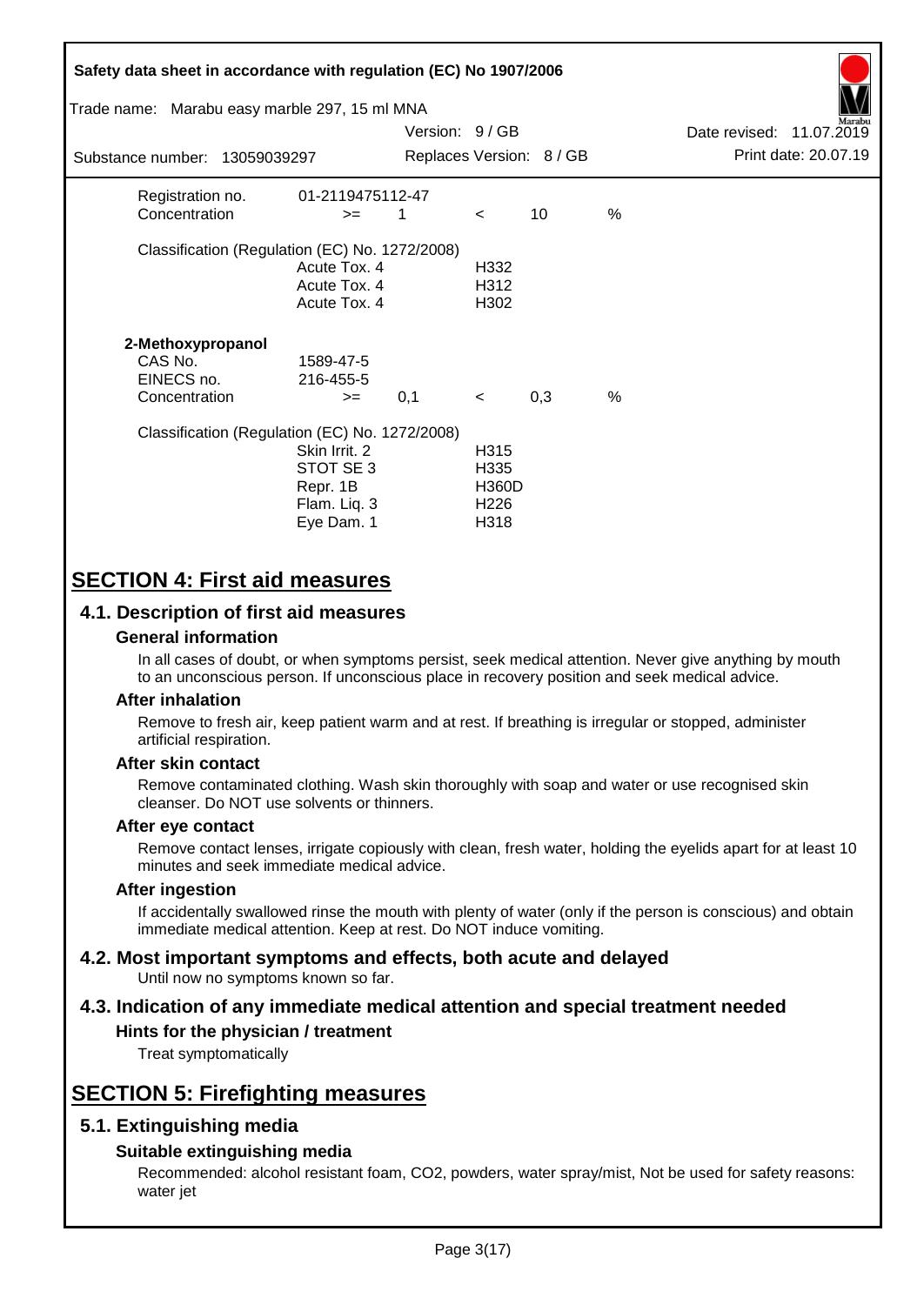**Safety data sheet in accordance with regulation (EC) No 1907/2006**

Trade name: Marabu easy marble 297, 15 ml MNA

Version: 9 / GB

Replaces Version: 8 / GB Print date: 20.07.19 Date revised: 11.07.2019

Substance number: 13059039297

## **5.2. Special hazards arising from the substance or mixture**

In the event of fire the following can be released: Carbon monoxide (CO); Carbon dioxide (CO2); dense black smoke; Nitrogen oxides (NOx)

# **5.3. Advice for firefighters**

### **Special protective equipment for fire-fighting**

Cool closed containers exposed to fire with water. Do not allow run-off from fire fighting to enter drains or water courses.

# **SECTION 6: Accidental release measures**

### **6.1. Personal precautions, protective equipment and emergency procedures**

Exclude sources of ignition and ventilate the area. Avoid breathing vapours. Refer to protective measures listed in Sections 7 and 8.

### **6.2. Environmental precautions**

Do not allow to enter drains or waterways. If the product contaminates lakes, rivers or sewage, inform appropriate authorities in accordance with local regulations.

### **6.3. Methods and material for containment and cleaning up**

Contain and collect spillage with non-combustible absorbent materials, e.g. sand, earth, vermiculite, diatomaceous earth and place in container for disposal according to local regulations (see section 13). Clean preferably with a detergent - avoid use of solvents.

### **6.4. Reference to other sections**

Information regarding Safe handling, see Section 7. Information regarding personal protective measures, see Section 8. Information regarding waste disposal, see Section 13.

# **SECTION 7: Handling and storage**

## **7.1. Precautions for safe handling**

## **Advice on safe handling**

Prevent the creation of flammable or explosive concentrations of vapour in air and avoid vapour concentration higher than the occupational exposure limits. In addition, the product should only be used in areas from which all naked lights and other sources of ignition have been excluded. Electrical equipment should be protected to the appropriate standard. Mixture may charge electrostatically: always use earthing leads when transferring from one container to another. Operators should wear anti-static footwear and clothing and floors should be of the conducting type. Isolate from sources of heat, sparks and open flame. No sparking tools should be used. Avoid skin and eye contact. Avoid the inhalation of particulates and spray mist arising from the application of this mixture. Smoking, eating and drinking shall be prohibited in application area. For personal protection see Section 8. Never use pressure to empty: container is not a pressure vessel. Always keep in containers of same material as the original one. Comply with the health and safety at work laws. Do not allow to enter drains or water courses.

### **Advice on protection against fire and explosion**

Vapours are heavier than air and may spread along floors. Vapours may form explosive mixtures with air.

## **Classification of fires / temperature class / Ignition group / Dust explosion class**

Classification of fires B (Combustible liquid substances) Temperature class T4

# **7.2. Conditions for safe storage, including any incompatibilities Requirements for storage rooms and vessels**

Electrical installations/working materials must comply with the local applied technological safety standards. Storage rooms in which filling operations take place must have a conducting floor. Store in accordance with national regulation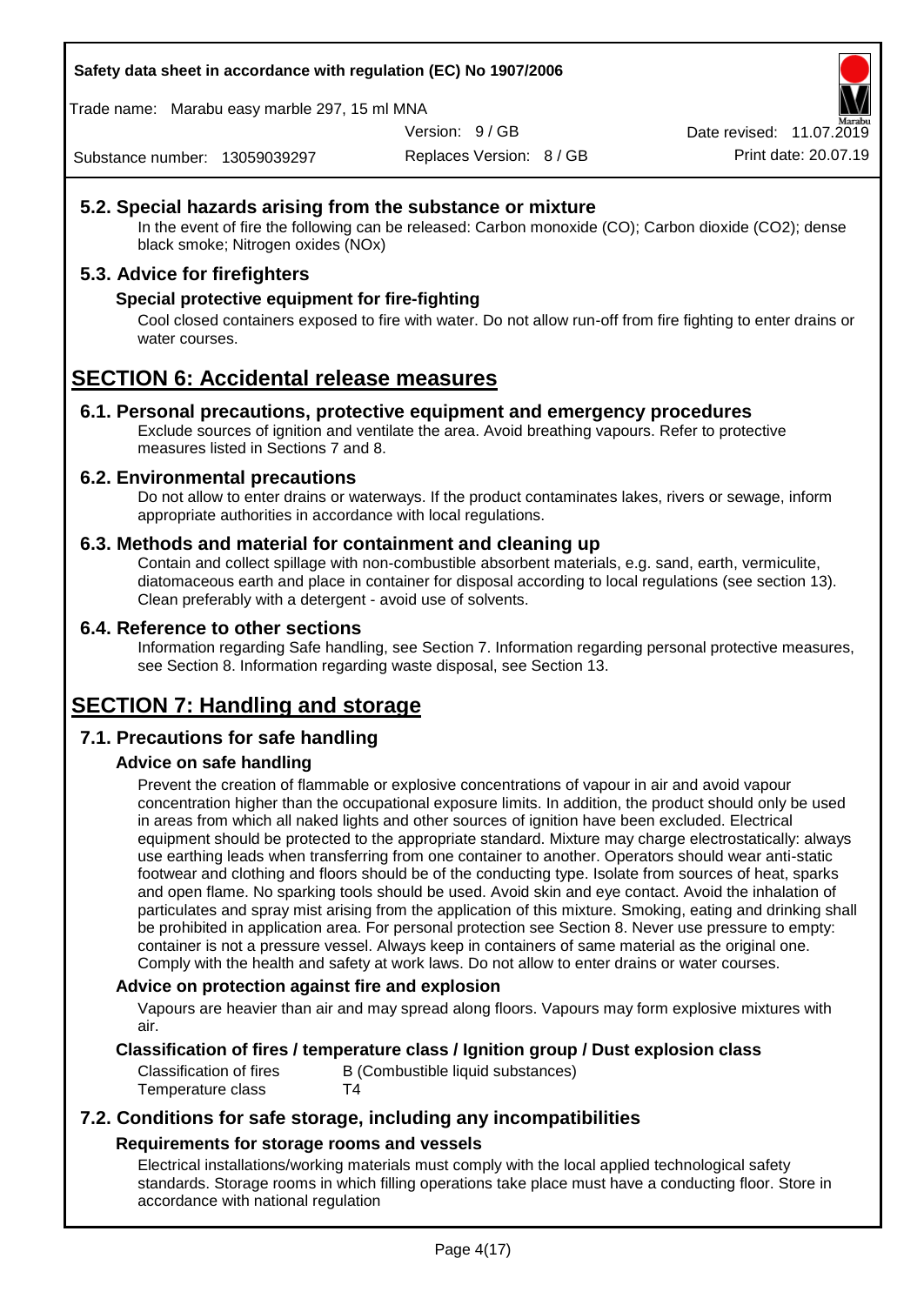| Safety data sheet in accordance with regulation (EC) No 1907/2006                               |                     |                                          |     |                                                                                                                                                                                                                |
|-------------------------------------------------------------------------------------------------|---------------------|------------------------------------------|-----|----------------------------------------------------------------------------------------------------------------------------------------------------------------------------------------------------------------|
| Trade name: Marabu easy marble 297, 15 ml MNA                                                   |                     |                                          |     |                                                                                                                                                                                                                |
|                                                                                                 |                     | Version: 9/GB                            |     | Date revised: 11.07.2019                                                                                                                                                                                       |
| Substance number: 13059039297                                                                   |                     | Replaces Version: 8 / GB                 |     | Print date: 20.07.19                                                                                                                                                                                           |
| Hints on storage assembly                                                                       |                     |                                          |     |                                                                                                                                                                                                                |
| Store away from oxidising agents, from strongly alkaline and strongly acid materials.           |                     |                                          |     |                                                                                                                                                                                                                |
| Further information on storage conditions                                                       |                     |                                          |     |                                                                                                                                                                                                                |
| Observe label precautions. Store between 15 and 30 °C in a dry, well ventilated place away from |                     |                                          |     |                                                                                                                                                                                                                |
| kept upright to prevent leakage.                                                                |                     |                                          |     | sources of heat and direct sunlight. Keep container tightly closed. Keep away from sources of ignition.<br>No smoking. Prevent unauthorised access. Containers which are opened must be carefully resealed and |
| 7.3. Specific end use(s)<br>Paint                                                               |                     |                                          |     |                                                                                                                                                                                                                |
| <b>SECTION 8: Exposure controls/personal protection ***</b>                                     |                     |                                          |     |                                                                                                                                                                                                                |
| 8.1. Control parameters                                                                         |                     |                                          |     |                                                                                                                                                                                                                |
| <b>Exposure limit values ***</b>                                                                |                     |                                          |     |                                                                                                                                                                                                                |
| 2-Methoxy-1-methylethyl acetate                                                                 |                     |                                          |     |                                                                                                                                                                                                                |
| List<br><b>Type</b>                                                                             | EH40<br><b>WEL</b>  |                                          |     |                                                                                                                                                                                                                |
| Value                                                                                           | 274                 | mg/m <sup>3</sup>                        | 50  | ppm(V)                                                                                                                                                                                                         |
| Short term exposure limit                                                                       | 548                 | mg/m <sup>3</sup>                        | 100 | ppm(V)                                                                                                                                                                                                         |
| Skin resorption / sensibilisation: Sk;                                                          |                     | <b>Status: 2011</b>                      |     |                                                                                                                                                                                                                |
| 1-Methoxy-2-propanol                                                                            |                     |                                          |     |                                                                                                                                                                                                                |
| List                                                                                            | EH40                |                                          |     |                                                                                                                                                                                                                |
| <b>Type</b>                                                                                     | <b>WEL</b>          |                                          |     |                                                                                                                                                                                                                |
| Value                                                                                           | 375                 | mg/m <sup>3</sup>                        | 100 | ppm(V)                                                                                                                                                                                                         |
| Short term exposure limit<br>Skin resorption / sensibilisation: Sk;                             | 560                 | mg/m <sup>3</sup><br><b>Status: 2011</b> | 150 | ppm(V)                                                                                                                                                                                                         |
| 2-Butoxyethyl acetate                                                                           |                     |                                          |     |                                                                                                                                                                                                                |
| List                                                                                            | EH40                |                                          |     |                                                                                                                                                                                                                |
| <b>Type</b>                                                                                     | WEL                 |                                          |     |                                                                                                                                                                                                                |
| Value                                                                                           | 133                 |                                          | 20  | ppm(V)                                                                                                                                                                                                         |
| Short term exposure limit                                                                       | 332                 |                                          | 50  | ppm(V)                                                                                                                                                                                                         |
| Skin resorption / sensibilisation: Sk;                                                          |                     | <b>Status: 2011</b>                      |     |                                                                                                                                                                                                                |
| Derived No/Minimal Effect Levels (DNEL/DMEL) ***                                                |                     |                                          |     |                                                                                                                                                                                                                |
| 2-Methoxy-1-methylethyl acetate                                                                 |                     |                                          |     |                                                                                                                                                                                                                |
| Type of value                                                                                   |                     | Derived No Effect Level (DNEL)           |     |                                                                                                                                                                                                                |
| Reference group<br>Duration of exposure                                                         | Worker<br>Long term |                                          |     |                                                                                                                                                                                                                |
| Route of exposure                                                                               | dermal              |                                          |     |                                                                                                                                                                                                                |
| Mode of action                                                                                  |                     | Systemic effects                         |     |                                                                                                                                                                                                                |
| Concentration                                                                                   |                     | 796                                      |     | mg/kg/d                                                                                                                                                                                                        |
| Type of value                                                                                   |                     | Derived No Effect Level (DNEL)           |     |                                                                                                                                                                                                                |
| Reference group                                                                                 | Worker              |                                          |     |                                                                                                                                                                                                                |
| Duration of exposure                                                                            | Long term           |                                          |     |                                                                                                                                                                                                                |
| Route of exposure<br>Mode of action                                                             | inhalative          | Systemic effects                         |     |                                                                                                                                                                                                                |
| Concentration                                                                                   |                     | 275                                      |     | mg/m <sup>3</sup>                                                                                                                                                                                              |
| Type of value                                                                                   |                     | Derived No Effect Level (DNEL)           |     |                                                                                                                                                                                                                |
| Reference group                                                                                 | Consumer            |                                          |     |                                                                                                                                                                                                                |
| Duration of exposure                                                                            | Long term           |                                          |     |                                                                                                                                                                                                                |
| Route of exposure                                                                               | dermal              |                                          |     |                                                                                                                                                                                                                |
| Mode of action                                                                                  |                     | Systemic effects                         |     |                                                                                                                                                                                                                |
| Concentration                                                                                   |                     | 320                                      |     | mg/kg/d                                                                                                                                                                                                        |

l,

 $\overline{\Gamma}$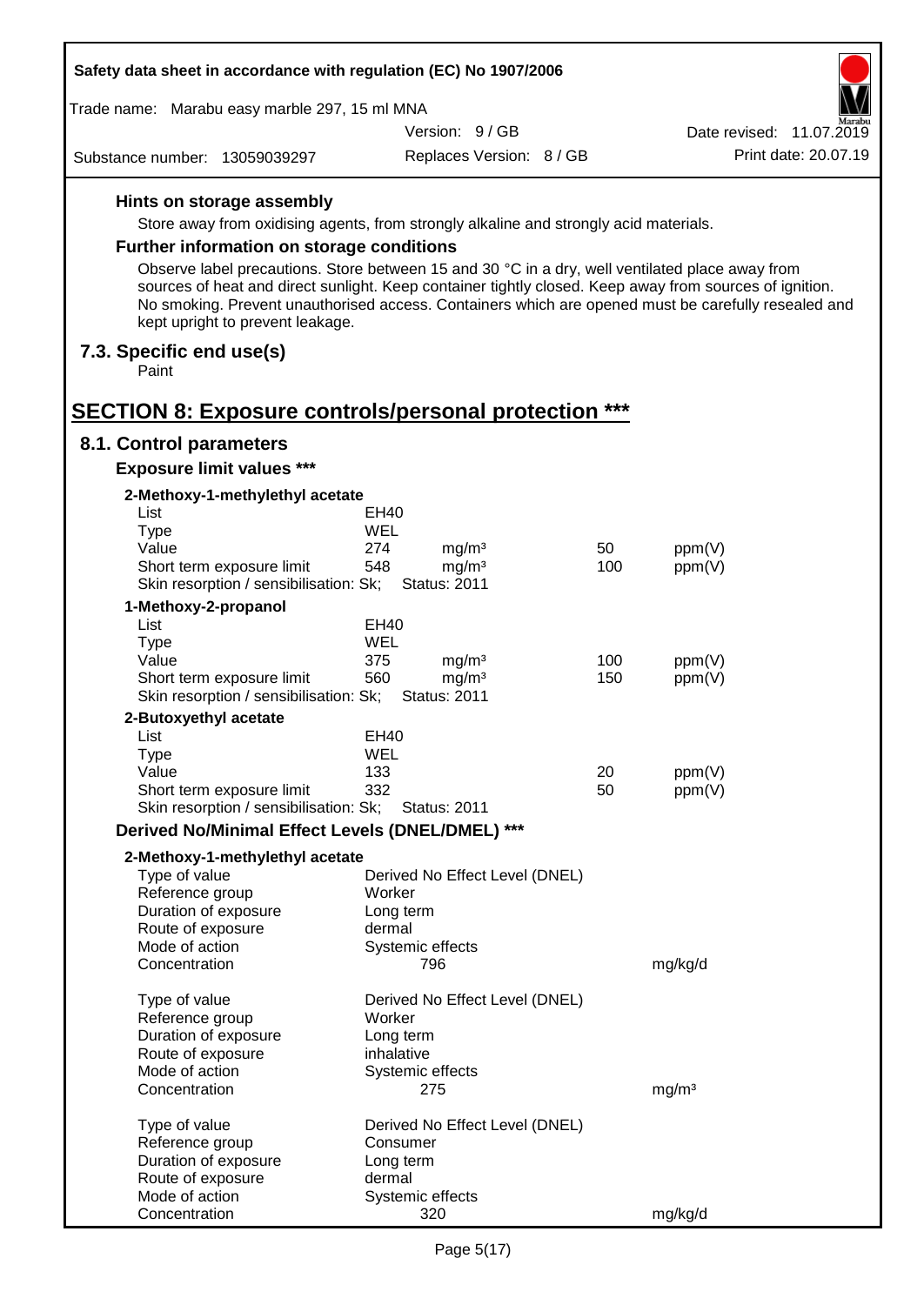| Safety data sheet in accordance with regulation (EC) No 1907/2006 |                                |                          |  |  |
|-------------------------------------------------------------------|--------------------------------|--------------------------|--|--|
| Trade name: Marabu easy marble 297, 15 ml MNA                     | Version: 9/GB                  | Date revised: 11.07.2019 |  |  |
| Substance number: 13059039297                                     | Replaces Version: 8 / GB       | Print date: 20.07.19     |  |  |
|                                                                   |                                |                          |  |  |
| Type of value                                                     | Derived No Effect Level (DNEL) |                          |  |  |
| Reference group                                                   | Consumer                       |                          |  |  |
| Duration of exposure                                              | Long term                      |                          |  |  |
| Route of exposure<br>Mode of action                               | inhalative<br>Systemic effects |                          |  |  |
| Concentration                                                     | 33                             | mg/m <sup>3</sup>        |  |  |
|                                                                   |                                |                          |  |  |
| Type of value                                                     | Derived No Effect Level (DNEL) |                          |  |  |
| Reference group                                                   | Consumer                       |                          |  |  |
| Duration of exposure                                              | Long term                      |                          |  |  |
| Route of exposure                                                 | inhalative                     |                          |  |  |
| Mode of action                                                    | Local effects                  |                          |  |  |
| Concentration                                                     | 33                             | mg/m <sup>3</sup>        |  |  |
|                                                                   |                                |                          |  |  |
| Type of value                                                     | Derived No Effect Level (DNEL) |                          |  |  |
| Reference group                                                   | Consumer                       |                          |  |  |
| Duration of exposure<br>Route of exposure                         | Long term<br>oral              |                          |  |  |
| Mode of action                                                    | Systemic effects               |                          |  |  |
| Concentration                                                     | 36                             | mg/kg/d                  |  |  |
|                                                                   |                                |                          |  |  |
| Type of value                                                     | Derived No Effect Level (DNEL) |                          |  |  |
| Reference group                                                   | Worker                         |                          |  |  |
| Duration of exposure                                              | Lifetime                       |                          |  |  |
| Route of exposure                                                 | inhalative                     |                          |  |  |
| Mode of action                                                    | Local effects                  |                          |  |  |
| Concentration                                                     | 550                            | mg/m <sup>3</sup>        |  |  |
| 2-Butoxyethyl acetate                                             |                                |                          |  |  |
| Reference substance                                               | 2-Butoxyethyl acetate          |                          |  |  |
| Type of value                                                     | Derived No Effect Level (DNEL) |                          |  |  |
| Reference group                                                   | Worker                         |                          |  |  |
| Duration of exposure                                              | Long term                      |                          |  |  |
| Route of exposure                                                 | inhalative                     |                          |  |  |
| Mode of action                                                    | Systemic effects               |                          |  |  |
| Concentration                                                     | 133                            | mg/m <sup>3</sup>        |  |  |
|                                                                   | 2-Butoxyethyl acetate          |                          |  |  |
| Type of value                                                     | Derived No Effect Level (DNEL) |                          |  |  |
| Reference group                                                   | Worker                         |                          |  |  |
| Duration of exposure                                              | Short term                     |                          |  |  |
| Route of exposure                                                 | inhalative                     |                          |  |  |
| Mode of action                                                    | Local effects                  |                          |  |  |
| Concentration                                                     | 333                            | mg/m <sup>3</sup>        |  |  |
|                                                                   | 2-Butoxyethyl acetate          |                          |  |  |
| Type of value                                                     | Derived No Effect Level (DNEL) |                          |  |  |
| Reference group                                                   | Worker                         |                          |  |  |
| Duration of exposure                                              | Long term                      |                          |  |  |
| Route of exposure                                                 | dermal                         |                          |  |  |
| Mode of action                                                    | Systemic effects               |                          |  |  |
| Concentration                                                     | 169                            | mg/kg/d                  |  |  |
|                                                                   |                                |                          |  |  |
|                                                                   | 2-Butoxyethyl acetate          |                          |  |  |
| Type of value                                                     | Derived No Effect Level (DNEL) |                          |  |  |
| Reference group                                                   | Worker                         |                          |  |  |

Г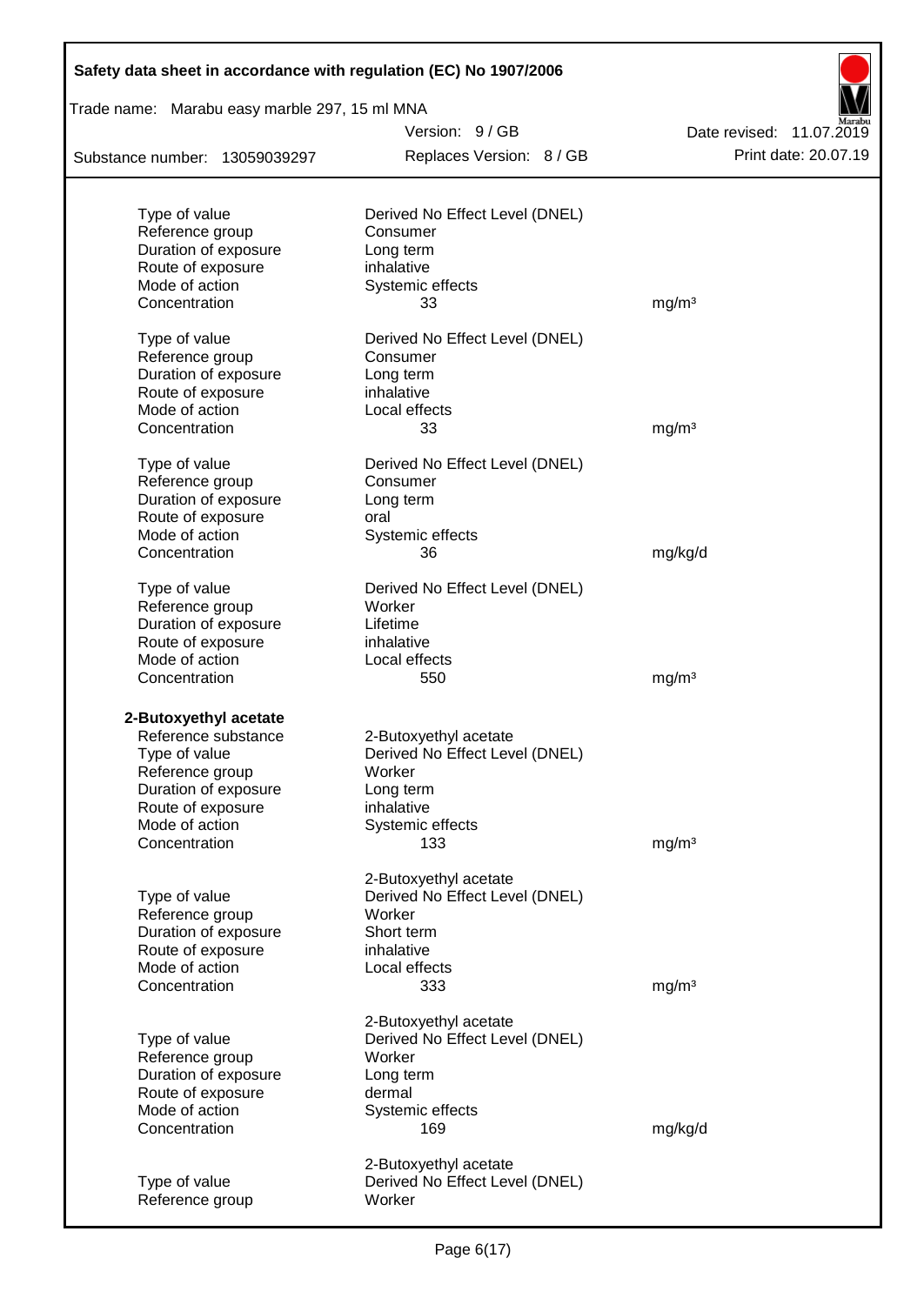| Safety data sheet in accordance with regulation (EC) No 1907/2006 |                                                             |                          |
|-------------------------------------------------------------------|-------------------------------------------------------------|--------------------------|
| Trade name: Marabu easy marble 297, 15 ml MNA                     |                                                             |                          |
|                                                                   | Version: 9/GB                                               | Date revised: 11.07.2019 |
| Substance number: 13059039297                                     | Replaces Version: 8 / GB                                    | Print date: 20.07.19     |
| Duration of exposure                                              | Short term                                                  |                          |
| Route of exposure                                                 | dermal                                                      |                          |
| Mode of action                                                    | Systemic effects                                            |                          |
| Concentration                                                     | 120                                                         | mg/kg/d                  |
|                                                                   | 2-Butoxyethyl acetate                                       |                          |
| Type of value                                                     | Derived No Effect Level (DNEL)                              |                          |
| Reference group                                                   | <b>General Population</b>                                   |                          |
| Duration of exposure<br>Route of exposure                         | Long term<br>inhalative                                     |                          |
| Mode of action                                                    | Systemic effects                                            |                          |
| Concentration                                                     | 80                                                          | mg/m <sup>3</sup>        |
|                                                                   |                                                             |                          |
|                                                                   | 2-Butoxyethyl acetate                                       |                          |
| Type of value<br>Reference group                                  | Derived No Effect Level (DNEL)<br><b>General Population</b> |                          |
| Duration of exposure                                              | Short term                                                  |                          |
| Route of exposure                                                 | inhalative                                                  |                          |
| Mode of action                                                    | Local effects                                               |                          |
| Concentration                                                     | 200                                                         | mg/m <sup>3</sup>        |
|                                                                   | 2-Butoxyethyl acetate                                       |                          |
| Type of value                                                     | Derived No Effect Level (DNEL)                              |                          |
| Reference group                                                   | <b>General Population</b>                                   |                          |
| Duration of exposure                                              | Long term                                                   |                          |
| Route of exposure                                                 | dermal                                                      |                          |
| Mode of action<br>Concentration                                   | Systemic effects<br>102                                     | mg/kg/d                  |
|                                                                   |                                                             |                          |
| Type of value                                                     | 2-Butoxyethyl acetate<br>Derived No Effect Level (DNEL)     |                          |
| Reference group                                                   | <b>General Population</b>                                   |                          |
| Duration of exposure                                              | Short term                                                  |                          |
| Route of exposure                                                 | dermal                                                      |                          |
| Mode of action                                                    | Systemic effects                                            |                          |
| Concentration                                                     | 72                                                          | mg/kg/d                  |
|                                                                   | 2-Butoxyethyl acetate                                       |                          |
| Type of value                                                     | Derived No Effect Level (DNEL)                              |                          |
| Reference group                                                   | <b>General Population</b>                                   |                          |
| Duration of exposure<br>Route of exposure                         | Long term<br>oral                                           |                          |
| Mode of action                                                    | Systemic effects                                            |                          |
| Concentration                                                     | 8,6                                                         | mg/kg/d                  |
|                                                                   | 2-Butoxyethyl acetate                                       |                          |
| Type of value                                                     | Derived No Effect Level (DNEL)                              |                          |
| Reference group                                                   | <b>General Population</b>                                   |                          |
| Duration of exposure                                              | Short term                                                  |                          |
| Route of exposure                                                 | oral                                                        |                          |
| Mode of action                                                    | Systemic effects                                            |                          |
| Concentration                                                     | 36                                                          | mg/kg/d                  |
| 1-Methoxy-2-propanol                                              |                                                             |                          |
| Type of value                                                     | Derived No Effect Level (DNEL)                              |                          |
| Reference group                                                   | Worker                                                      |                          |
| Duration of exposure                                              | Acute                                                       |                          |

Г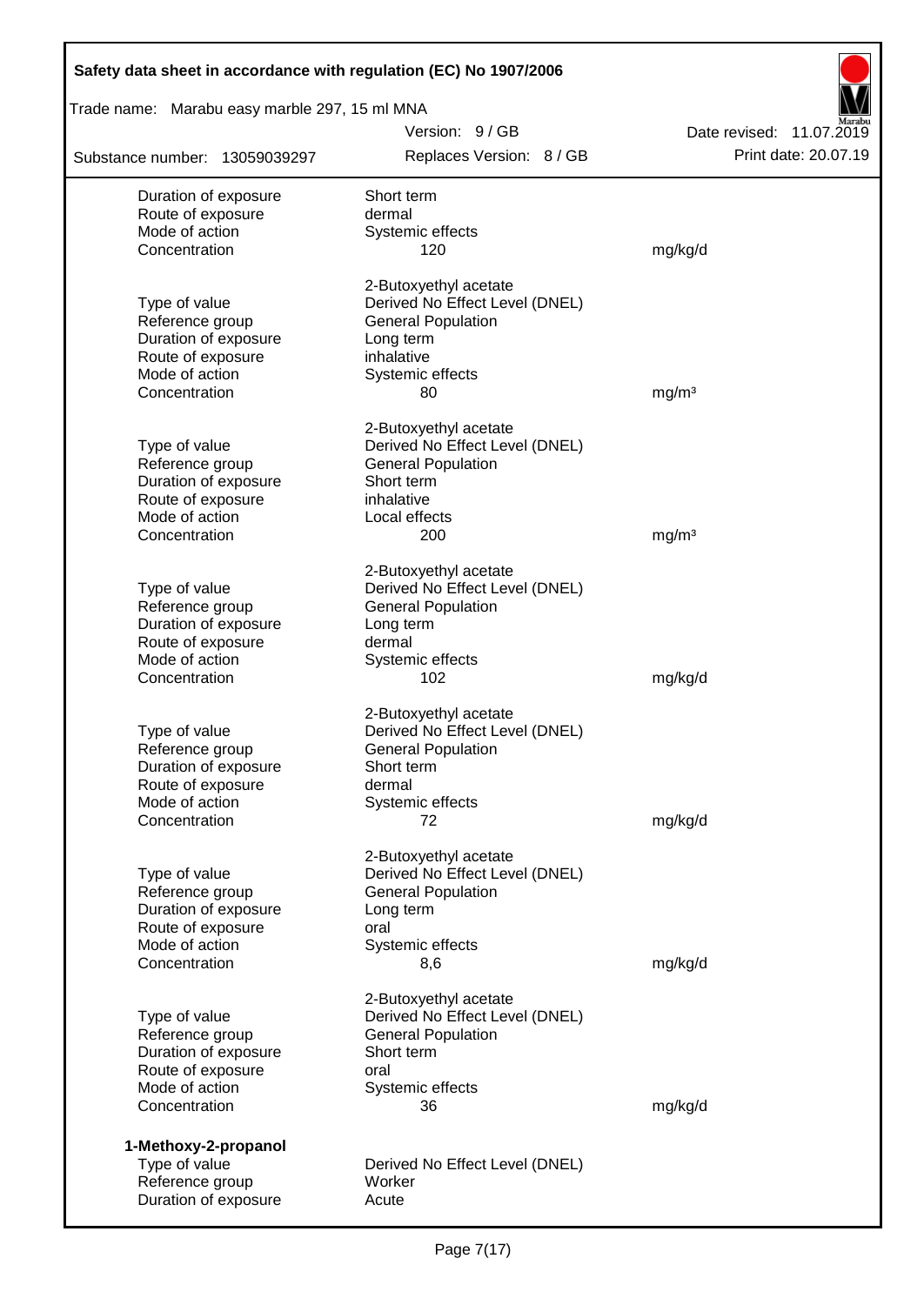| Safety data sheet in accordance with regulation (EC) No 1907/2006 |                                                                      |                          |
|-------------------------------------------------------------------|----------------------------------------------------------------------|--------------------------|
| Trade name: Marabu easy marble 297, 15 ml MNA                     |                                                                      |                          |
|                                                                   | Version: 9/GB                                                        | Date revised: 11.07.2019 |
| Substance number: 13059039297                                     | Replaces Version: 8 / GB                                             | Print date: 20.07.19     |
| Route of exposure                                                 | inhalative                                                           |                          |
| Mode of action                                                    | Local effects                                                        |                          |
| Concentration                                                     | 553,5                                                                | mg/m <sup>3</sup>        |
| Type of value                                                     | Derived No Effect Level (DNEL)                                       |                          |
| Reference group                                                   | Worker                                                               |                          |
| Duration of exposure                                              | Long term                                                            |                          |
| Route of exposure                                                 | dermal                                                               |                          |
| Mode of action<br>Concentration                                   | Systemic effects<br>50,6                                             | mg/person/               |
|                                                                   |                                                                      | d                        |
| Type of value                                                     | Derived No Effect Level (DNEL)                                       |                          |
| Reference group                                                   | Worker                                                               |                          |
| Duration of exposure                                              | Long term                                                            |                          |
| Route of exposure                                                 | inhalative                                                           |                          |
| Mode of action                                                    | Systemic effects                                                     |                          |
| Concentration                                                     | 369                                                                  | mg/m <sup>3</sup>        |
| Type of value                                                     | Derived No Effect Level (DNEL)                                       |                          |
| Reference group                                                   | <b>General Population</b>                                            |                          |
| Duration of exposure                                              | Long term                                                            |                          |
| Route of exposure                                                 | dermal                                                               |                          |
| Mode of action                                                    | Systemic effects                                                     |                          |
| Concentration                                                     | 18,1                                                                 | mg/kg                    |
| Type of value                                                     | Derived No Effect Level (DNEL)                                       |                          |
| Reference group                                                   | <b>General Population</b>                                            |                          |
| Duration of exposure                                              | Long term                                                            |                          |
| Route of exposure                                                 | inhalative                                                           |                          |
| Mode of action                                                    | Systemic effects                                                     |                          |
| Concentration                                                     | 43,9                                                                 | mg/m <sup>3</sup>        |
| Type of value                                                     | Derived No Effect Level (DNEL)                                       |                          |
| Reference group                                                   | <b>General Population</b>                                            |                          |
| Duration of exposure                                              | Long term                                                            |                          |
| Route of exposure                                                 | oral                                                                 |                          |
| Mode of action                                                    | Systemic effects                                                     |                          |
| Concentration                                                     | 3,3                                                                  | mg/kg/d                  |
|                                                                   | Hydrocarbons, C9-C11, n-alkanes, isoalkanes, cyclics, < 2% aromatics |                          |
| Type of value                                                     | Derived No Effect Level (DNEL)                                       |                          |
| Reference group                                                   | Worker                                                               |                          |
| Duration of exposure                                              | Long term                                                            |                          |
| Route of exposure                                                 | dermal                                                               |                          |
| Mode of action                                                    | Systemic effects                                                     |                          |
| Concentration                                                     | 300                                                                  | mg/kg                    |
| Type of value                                                     | Derived No Effect Level (DNEL)                                       |                          |
| Reference group                                                   | Consumer                                                             |                          |
| Duration of exposure                                              | Long term                                                            |                          |
| Route of exposure                                                 | oral                                                                 |                          |
| Mode of action                                                    | Systemic effects                                                     |                          |
| Concentration                                                     | 300                                                                  | mg/kg                    |
| Type of value                                                     | Derived No Effect Level (DNEL)                                       |                          |
| Reference group                                                   | Consumer                                                             |                          |
|                                                                   |                                                                      |                          |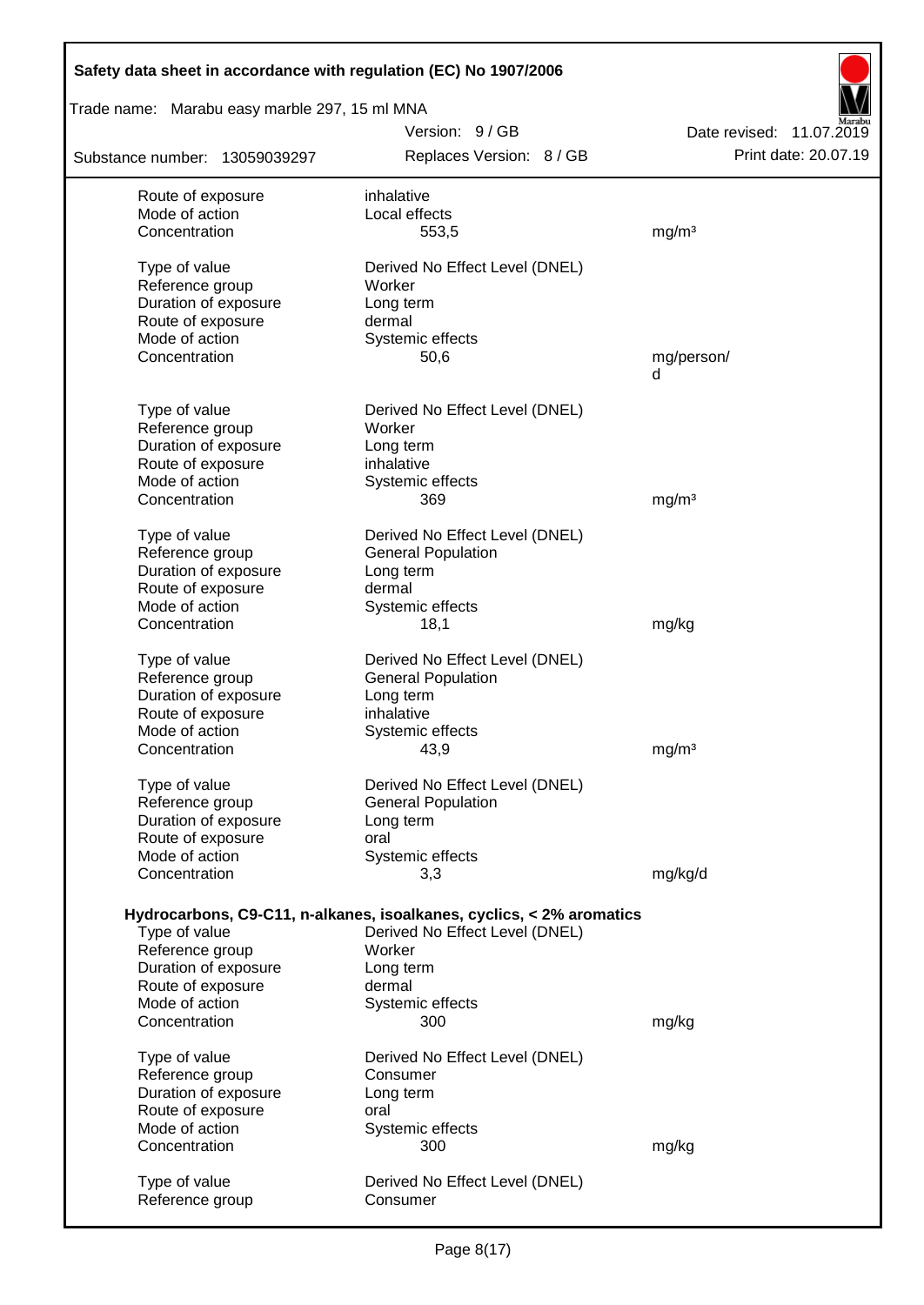| Safety data sheet in accordance with regulation (EC) No 1907/2006 |                                           |                                                  |  |
|-------------------------------------------------------------------|-------------------------------------------|--------------------------------------------------|--|
| Trade name: Marabu easy marble 297, 15 ml MNA                     |                                           |                                                  |  |
| Substance number: 13059039297                                     | Version: 9/GB<br>Replaces Version: 8 / GB | Date revised: 11.07.2019<br>Print date: 20.07.19 |  |
| Duration of exposure                                              | Long term                                 |                                                  |  |
| Route of exposure                                                 | dermal                                    |                                                  |  |
| Mode of action                                                    | Systemic effects                          |                                                  |  |
| Concentration                                                     | 300                                       | mg/kg                                            |  |
| Type of value                                                     | Derived No Effect Level (DNEL)            |                                                  |  |
| Reference group                                                   | Consumer                                  |                                                  |  |
| Duration of exposure                                              | Long term                                 |                                                  |  |
| Route of exposure                                                 | inhalative                                |                                                  |  |
| Mode of action                                                    | Systemic effects                          |                                                  |  |
| Concentration                                                     | 900                                       | mg/m <sup>3</sup>                                |  |
| Type of value                                                     | Derived No Effect Level (DNEL)            |                                                  |  |
| Reference group                                                   | Worker                                    |                                                  |  |
| Duration of exposure                                              | Long term                                 |                                                  |  |
| Route of exposure                                                 | inhalative                                |                                                  |  |
| Mode of action                                                    | Systemic effects                          |                                                  |  |
| Concentration                                                     | 1500                                      | mg/m <sup>3</sup>                                |  |
|                                                                   |                                           |                                                  |  |
| <b>Predicted No Effect Concentration (PNEC)</b>                   |                                           |                                                  |  |
| 2-Methoxy-1-methylethyl acetate                                   |                                           |                                                  |  |
| Reference substance                                               | 2-Methoxy-1-methylethyl acetate           |                                                  |  |
| Type of value                                                     | <b>PNEC</b>                               |                                                  |  |
| <b>Type</b>                                                       | Freshwater                                |                                                  |  |
| Concentration                                                     | 0,635                                     | mg/l                                             |  |
| Type of value                                                     | PNEC                                      |                                                  |  |
| Type                                                              | Freshwater sediment                       |                                                  |  |
| Concentration                                                     | 3,29                                      | mg/kg                                            |  |
| Type of value                                                     | <b>PNEC</b>                               |                                                  |  |
| Type                                                              | Soil                                      |                                                  |  |
| Concentration                                                     | 0,29                                      | mg/kg                                            |  |
| Source                                                            | Literature value                          |                                                  |  |
| Type of value                                                     | <b>PNEC</b>                               |                                                  |  |
| <b>Type</b>                                                       | Sewage treatment plant (STP)              |                                                  |  |
| Concentration                                                     | 100                                       | mg/l                                             |  |
| Source                                                            | Literature value                          |                                                  |  |
| Type of value                                                     | <b>PNEC</b>                               |                                                  |  |
| Type                                                              | Marine sediment                           |                                                  |  |
| Concentration                                                     | 0,329                                     | mg/kg                                            |  |
| Source                                                            | Literature value                          |                                                  |  |
| Type of value                                                     | <b>PNEC</b>                               |                                                  |  |
| <b>Type</b>                                                       | Saltwater                                 |                                                  |  |
| Concentration                                                     | 0,0635                                    | mg/l                                             |  |
|                                                                   |                                           |                                                  |  |
| 2-Butoxyethyl acetate                                             |                                           |                                                  |  |
| Reference substance                                               | 2-Butoxyethyl acetate<br><b>PNEC</b>      |                                                  |  |
| Type of value                                                     | Water                                     |                                                  |  |
| <b>Type</b><br>Concentration                                      | 0,304                                     |                                                  |  |
| Source                                                            | Literature value                          | mg/l                                             |  |
|                                                                   |                                           |                                                  |  |
|                                                                   | 2-Butoxyethyl acetate                     |                                                  |  |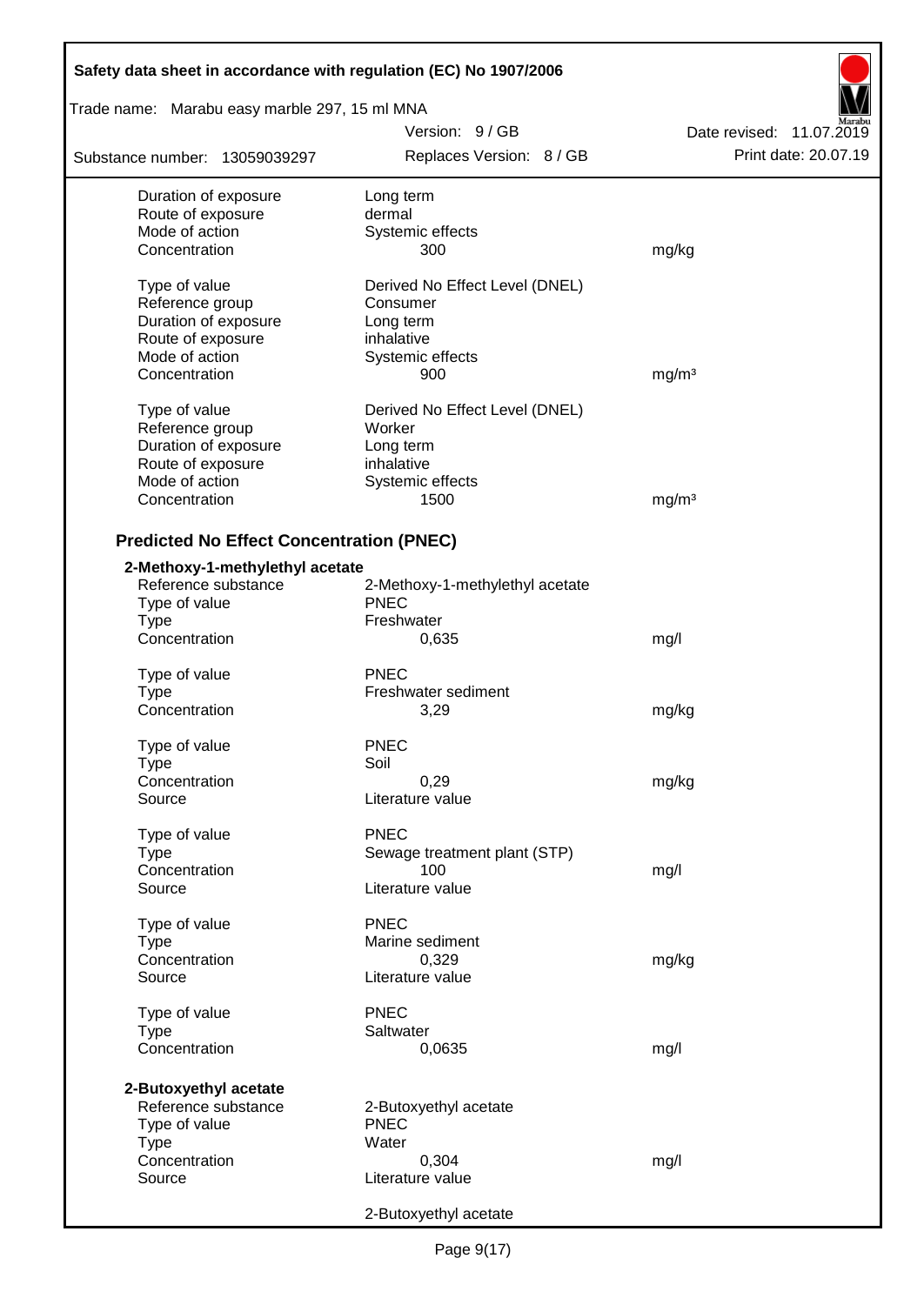| Safety data sheet in accordance with regulation (EC) No 1907/2006<br>Trade name: Marabu easy marble 297, 15 ml MNA |                                      |                          |  |  |
|--------------------------------------------------------------------------------------------------------------------|--------------------------------------|--------------------------|--|--|
|                                                                                                                    | Version: 9 / GB                      | Date revised: 11.07.2019 |  |  |
| Substance number: 13059039297                                                                                      | Replaces Version: 8 / GB             | Print date: 20.07.19     |  |  |
| Type of value                                                                                                      | <b>PNEC</b>                          |                          |  |  |
| <b>Type</b>                                                                                                        | Aquatic                              |                          |  |  |
| Concentration                                                                                                      | 0,0304                               | g/l                      |  |  |
| Source                                                                                                             | Literature value                     |                          |  |  |
|                                                                                                                    | 2-Butoxyethyl acetate                |                          |  |  |
| Type of value                                                                                                      | <b>PNEC</b>                          |                          |  |  |
| <b>Type</b><br>Concentration                                                                                       | Sediment<br>2,03                     |                          |  |  |
| Source                                                                                                             | Literature value                     | mg/kg                    |  |  |
|                                                                                                                    |                                      |                          |  |  |
|                                                                                                                    | 2-Butoxyethyl acetate<br><b>PNEC</b> |                          |  |  |
| Type of value<br><b>Type</b>                                                                                       | Marine sediment                      |                          |  |  |
| Concentration                                                                                                      | 0,203                                | mg/kg                    |  |  |
| Source                                                                                                             | Literature value                     |                          |  |  |
|                                                                                                                    | 2-Butoxyethyl acetate                |                          |  |  |
| Type of value                                                                                                      | <b>PNEC</b>                          |                          |  |  |
| <b>Type</b>                                                                                                        | Soil                                 |                          |  |  |
| Concentration                                                                                                      | 0,68                                 | mg/kg                    |  |  |
| Source                                                                                                             | Literature value                     |                          |  |  |
| 1-Methoxy-2-propanol                                                                                               |                                      |                          |  |  |
| Type of value                                                                                                      | PNEC                                 |                          |  |  |
| <b>Type</b>                                                                                                        | Freshwater                           |                          |  |  |
| Concentration                                                                                                      | 10                                   | mg/l                     |  |  |
| Type of value                                                                                                      | <b>PNEC</b>                          |                          |  |  |
| <b>Type</b>                                                                                                        | Water                                |                          |  |  |
| Concentration                                                                                                      | 41,6                                 | mg/kg                    |  |  |
| Type of value                                                                                                      | <b>PNEC</b>                          |                          |  |  |
| <b>Type</b>                                                                                                        | Sediment                             |                          |  |  |
| Concentration                                                                                                      | 41,6                                 | mg/kg                    |  |  |
| Type of value                                                                                                      | <b>PNEC</b>                          |                          |  |  |
| <b>Type</b>                                                                                                        | Marine sediment                      |                          |  |  |
| Concentration                                                                                                      | 4,17                                 | mg/kg                    |  |  |
| Type of value                                                                                                      | <b>PNEC</b>                          |                          |  |  |
| <b>Type</b>                                                                                                        | Soil                                 |                          |  |  |
| Concentration                                                                                                      | 2,47                                 | mg/kg                    |  |  |
| Type of value                                                                                                      | <b>PNEC</b>                          |                          |  |  |
| <b>Type</b>                                                                                                        | Sewage treatment plant (STP)         |                          |  |  |
| Concentration                                                                                                      | 100                                  | mg/l                     |  |  |

# **8.2. Exposure controls**

### **Exposure controls**

Provide adequate ventilation. Where reasonably practicable this should be achieved by the use of local exhaust ventilation and good general extraction. If these are not sufficient to maintain concentrations of particulates and solvent vapour below the OEL, suitable respiratory protection must be worn.

#### **Respiratory protection**

If workers are exposed to concentrations above the exposure limit they must use appropriate, certified respirators. Full mask, filter A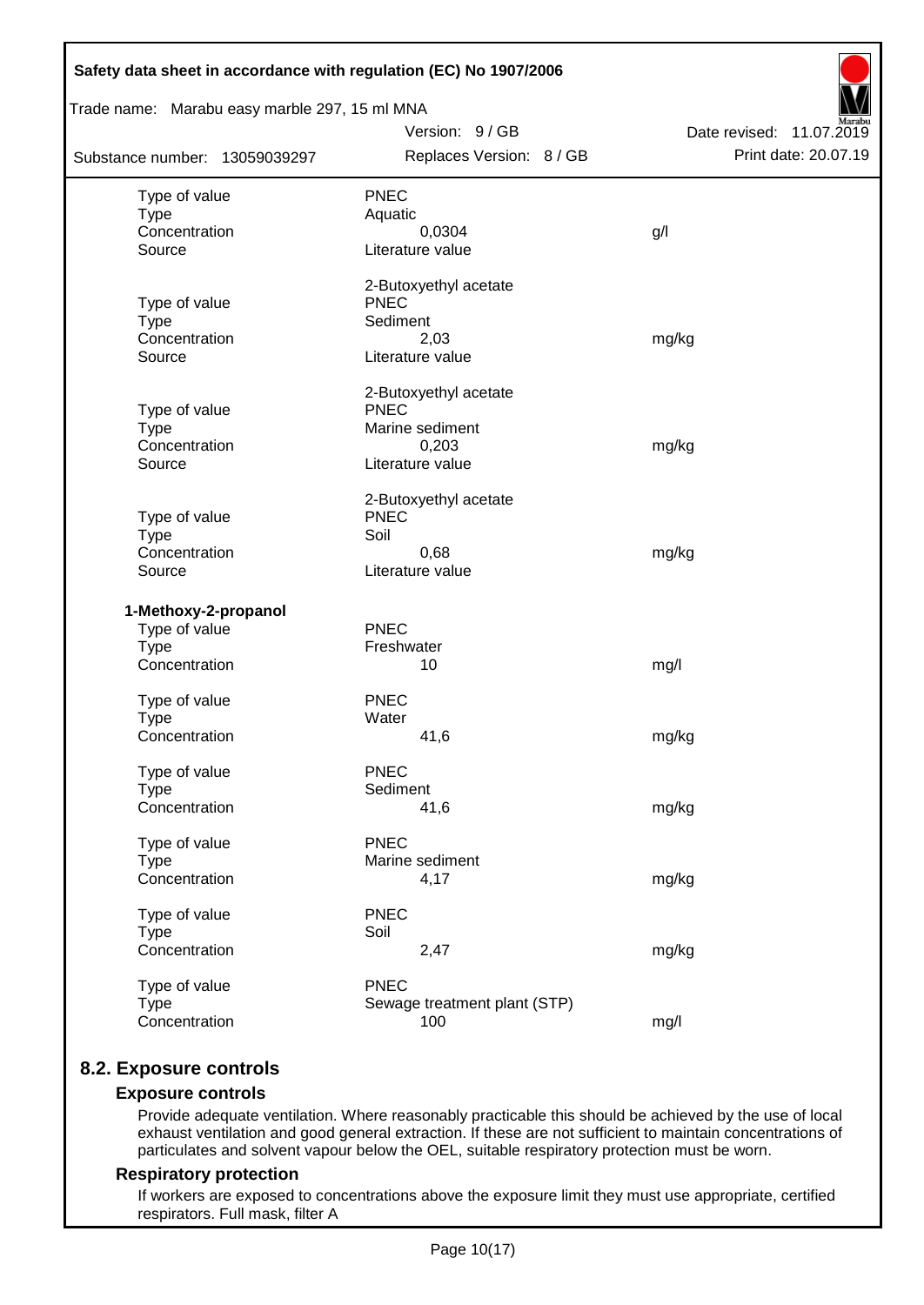| Safety data sheet in accordance with regulation (EC) No 1907/2006                                                                   |                                   |     |                                                                                                      |
|-------------------------------------------------------------------------------------------------------------------------------------|-----------------------------------|-----|------------------------------------------------------------------------------------------------------|
| Trade name: Marabu easy marble 297, 15 ml MNA                                                                                       |                                   |     |                                                                                                      |
|                                                                                                                                     | Version: 9 / GB                   |     | Date revised: 11.07.2019                                                                             |
| Substance number: 13059039297                                                                                                       | Replaces Version: 8 / GB          |     | Print date: 20.07.19                                                                                 |
| <b>Hand protection</b>                                                                                                              |                                   |     |                                                                                                      |
| There is no one glove material or combination of materials that will give unlimited resistance to any                               |                                   |     |                                                                                                      |
| individual or combination of chemicals.                                                                                             |                                   |     |                                                                                                      |
| For prolonged or repeated handling nitrile rubber gloves with textile undergloves are required.<br>Material thickness<br>>          | 0,5                               | mm  |                                                                                                      |
| Breakthrough time<br>≺                                                                                                              | 30                                | min |                                                                                                      |
| The breakthrough time must be greater than the end use time of the product.                                                         |                                   |     |                                                                                                      |
|                                                                                                                                     |                                   |     | The instructions and information provided by the glove manufacturer on use, storage, maintenance and |
| replacement must be followed.<br>Gloves should be replaced regularly and if there is any sign of damage to the glove material.      |                                   |     |                                                                                                      |
| Always ensure that gloves are free from defects and that they are stored and used correctly.                                        |                                   |     |                                                                                                      |
|                                                                                                                                     |                                   |     | The performance or effectiveness of the glove may be reduced by physical/ chemical damage and poor   |
| maintenance.                                                                                                                        |                                   |     |                                                                                                      |
| Barrier creams may help to protect the exposed areas of the skin, they should however not be applied<br>once exposure has occurred. |                                   |     |                                                                                                      |
| Eye protection                                                                                                                      |                                   |     |                                                                                                      |
| Use safety eyewear designed to protect against splash of liquids.                                                                   |                                   |     |                                                                                                      |
| <b>Body protection</b>                                                                                                              |                                   |     |                                                                                                      |
| Cotton or cotton/synthetic overalls or coveralls are normally suitable.                                                             |                                   |     |                                                                                                      |
|                                                                                                                                     |                                   |     |                                                                                                      |
| <b>SECTION 9: Physical and chemical properties</b>                                                                                  |                                   |     |                                                                                                      |
|                                                                                                                                     |                                   |     |                                                                                                      |
| 9.1. Information on basic physical and chemical properties<br><b>Form</b>                                                           | liquid                            |     |                                                                                                      |
| <b>Colour</b>                                                                                                                       | coloured                          |     |                                                                                                      |
| <b>Odour</b>                                                                                                                        | solvent-like                      |     |                                                                                                      |
| <b>Odour threshold</b>                                                                                                              |                                   |     |                                                                                                      |
| Remarks                                                                                                                             | No data available                 |     |                                                                                                      |
| pH value                                                                                                                            |                                   |     |                                                                                                      |
| Remarks                                                                                                                             | Not applicable                    |     |                                                                                                      |
| <b>Melting point</b>                                                                                                                |                                   |     |                                                                                                      |
| Remarks                                                                                                                             | not determined                    |     |                                                                                                      |
| <b>Freezing point</b>                                                                                                               |                                   |     |                                                                                                      |
| <b>Remarks</b>                                                                                                                      | not determined                    |     |                                                                                                      |
| Initial boiling point and boiling range                                                                                             |                                   |     |                                                                                                      |
| Value                                                                                                                               | 120<br>appr.                      |     | $^{\circ}C$                                                                                          |
| Pressure                                                                                                                            | 1.013                             | hPa |                                                                                                      |
| Source                                                                                                                              | Literature value                  |     |                                                                                                      |
| <b>Flash point</b>                                                                                                                  |                                   |     |                                                                                                      |
| Value                                                                                                                               | 30                                |     | $^{\circ}C$                                                                                          |
| Method                                                                                                                              | ASTM D 6450 (CCCFP)               |     |                                                                                                      |
| Evaporation rate (ether $= 1$ ) :                                                                                                   |                                   |     |                                                                                                      |
| Remarks                                                                                                                             | not determined                    |     |                                                                                                      |
| <b>Flammability (solid, gas)</b>                                                                                                    |                                   |     |                                                                                                      |
| Not applicable                                                                                                                      |                                   |     |                                                                                                      |
| Upper/lower flammability or explosive limits                                                                                        |                                   |     |                                                                                                      |
| Lower explosion limit                                                                                                               | 0,7<br>appr.                      |     | %(V)                                                                                                 |
| Upper explosion limit<br>Source                                                                                                     | 13,7<br>appr.<br>Literature value |     | $%$ (V)                                                                                              |

**Vapour pressure**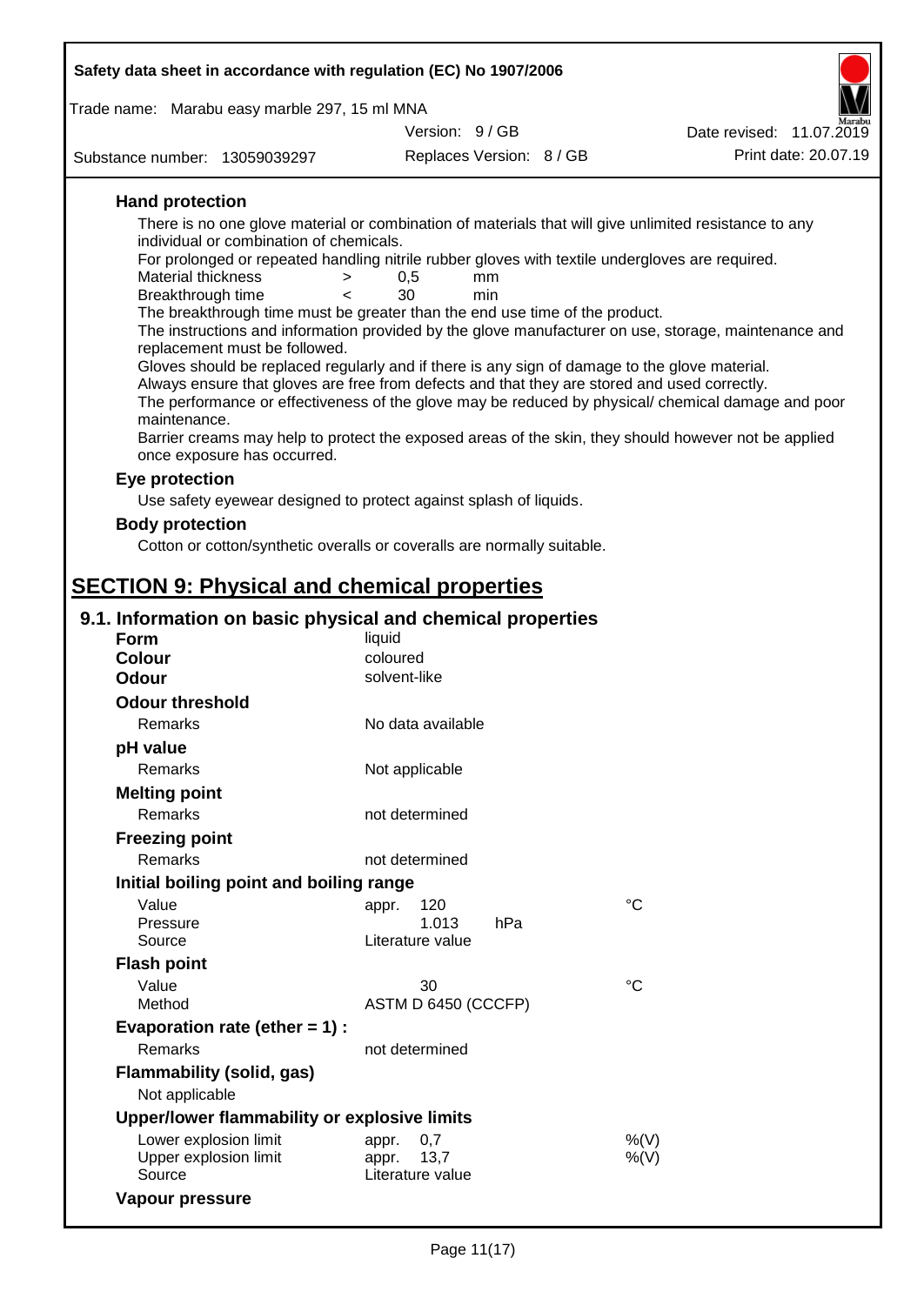| Safety data sheet in accordance with regulation (EC) No 1907/2006 |                                      |                       |    |                   |                             |
|-------------------------------------------------------------------|--------------------------------------|-----------------------|----|-------------------|-----------------------------|
| Trade name: Marabu easy marble 297, 15 ml MNA                     |                                      |                       |    |                   |                             |
|                                                                   | Version: 9 / GB                      |                       |    |                   | Date revised:<br>11.07.2019 |
| Substance number: 13059039297                                     | Replaces Version: 8 / GB             |                       |    |                   | Print date: 20.07.19        |
| Value                                                             | 8                                    |                       |    | hPa               |                             |
| Temperature<br>Method                                             | 20<br>calculated                     | $\rm ^{\circ}C$       |    |                   |                             |
| <b>Vapour density</b>                                             |                                      |                       |    |                   |                             |
| Remarks                                                           | not determined                       |                       |    |                   |                             |
| <b>Density</b>                                                    |                                      |                       |    |                   |                             |
| Value<br>Temperature<br>Method                                    | 0,96<br>20<br><b>DIN EN ISO 2811</b> | $^{\circ}C$           |    | g/cm <sup>3</sup> |                             |
| <b>Solubility in water</b>                                        |                                      |                       |    |                   |                             |
| <b>Remarks</b>                                                    | partially miscible                   |                       |    |                   |                             |
| <b>Partition coefficient: n-octanol/water</b>                     |                                      |                       |    |                   |                             |
| Remarks                                                           | Not applicable                       |                       |    |                   |                             |
| <b>Ignition temperature</b>                                       |                                      |                       |    |                   |                             |
| Value<br>Source                                                   | 200<br>appr.<br>Literature value     |                       |    | $\rm ^{\circ}C$   |                             |
| <b>Viscosity</b>                                                  |                                      |                       |    |                   |                             |
| dynamic                                                           |                                      |                       |    |                   |                             |
| Value<br>Temperature                                              | 30<br>40                             | to<br>$^{\circ}C$     | 50 | mPa.s             |                             |
| <b>Efflux time</b>                                                |                                      |                       |    |                   |                             |
| Value<br>Temperature<br>Method                                    | 25<br>20<br>DIN 53211 4 mm           | to<br>$\rm ^{\circ}C$ | 70 | S                 |                             |
| <b>Explosive properties</b>                                       |                                      |                       |    |                   |                             |
| evaluation                                                        | no                                   |                       |    |                   |                             |
| <b>Oxidising properties</b>                                       |                                      |                       |    |                   |                             |
| evaluation                                                        | None known                           |                       |    |                   |                             |
| 9.2. Other information                                            |                                      |                       |    |                   |                             |

### **Other information**

The physical specifications are approximate values and refer to the used safety relevant component(s).

# **SECTION 10: Stability and reactivity**

### **10.1. Reactivity**

No hazardous reactions when stored and handled according to prescribed instructions.

### **10.2. Chemical stability**

Stable under recommended storage and handling conditions (see section 7).

### **10.3. Possibility of hazardous reactions**

Keep away from oxidising agents, strongly alkaline and strongly acid materials in order to avoid exothermic reactions.

# **10.4. Conditions to avoid**

When exposed to high temperatures may produce hazardous decomposition products.

### **10.5. Incompatible materials**

No hazardous reactions when stored and handled according to prescribed instructions.

### **10.6. Hazardous decomposition products**

See chapter 5.2 (Firefighting measures - Special hazards arising from the substance or mixture).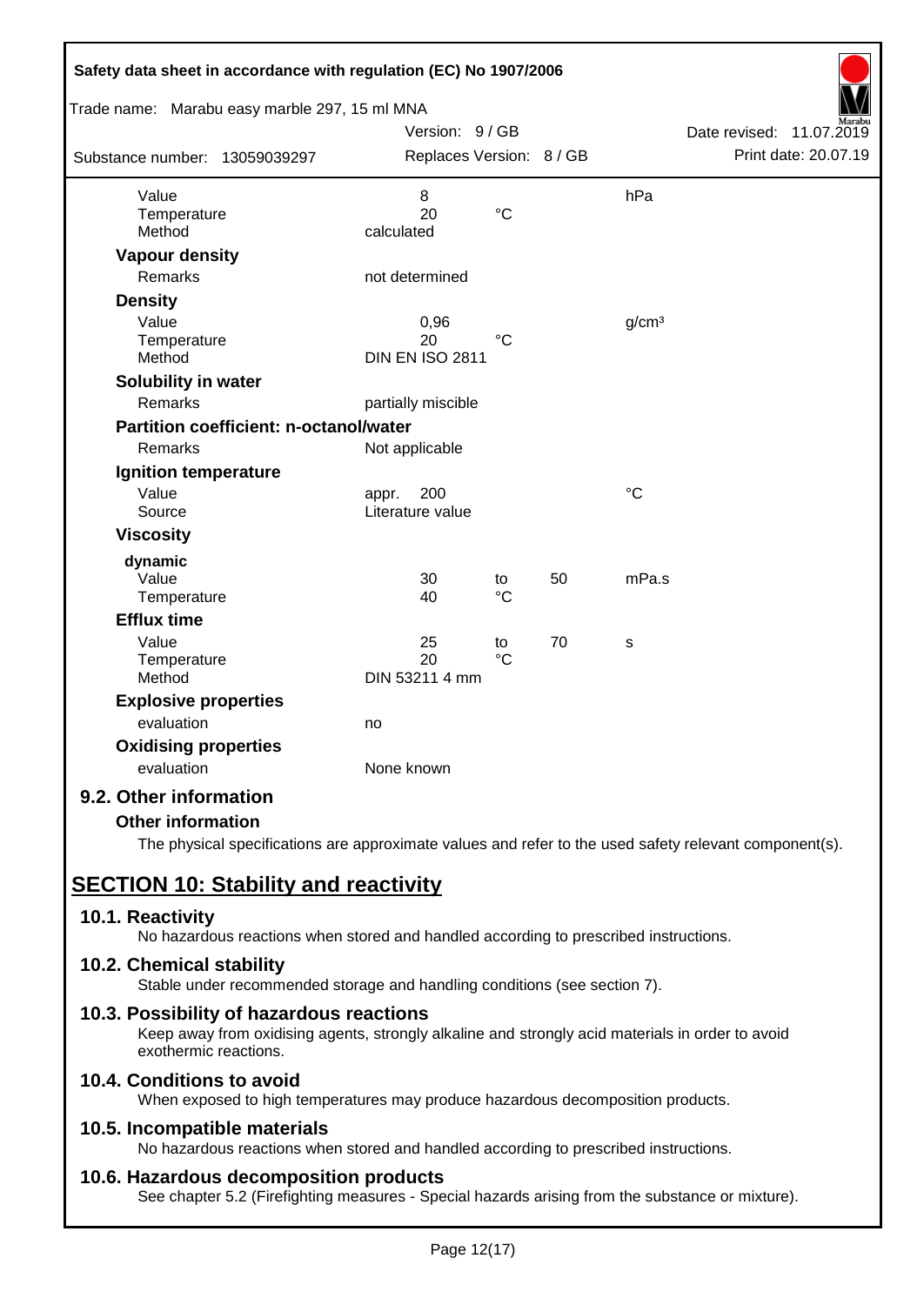| Safety data sheet in accordance with regulation (EC) No 1907/2006                                                                                                                                                                                                                                                                                                                                                                                                                                                                                                                                                                                                                                                                                |                                                                   |                                                                            |       |                             |  |
|--------------------------------------------------------------------------------------------------------------------------------------------------------------------------------------------------------------------------------------------------------------------------------------------------------------------------------------------------------------------------------------------------------------------------------------------------------------------------------------------------------------------------------------------------------------------------------------------------------------------------------------------------------------------------------------------------------------------------------------------------|-------------------------------------------------------------------|----------------------------------------------------------------------------|-------|-----------------------------|--|
| Trade name: Marabu easy marble 297, 15 ml MNA                                                                                                                                                                                                                                                                                                                                                                                                                                                                                                                                                                                                                                                                                                    |                                                                   |                                                                            |       |                             |  |
|                                                                                                                                                                                                                                                                                                                                                                                                                                                                                                                                                                                                                                                                                                                                                  |                                                                   | Version: 9 / GB                                                            |       | Date revised:<br>11.07.2019 |  |
| Substance number: 13059039297                                                                                                                                                                                                                                                                                                                                                                                                                                                                                                                                                                                                                                                                                                                    |                                                                   | Replaces Version: 8 / GB                                                   |       | Print date: 20.07.19        |  |
|                                                                                                                                                                                                                                                                                                                                                                                                                                                                                                                                                                                                                                                                                                                                                  |                                                                   |                                                                            |       |                             |  |
| <b>SECTION 11: Toxicological information</b>                                                                                                                                                                                                                                                                                                                                                                                                                                                                                                                                                                                                                                                                                                     |                                                                   |                                                                            |       |                             |  |
| 11.1. Information on toxicological effects                                                                                                                                                                                                                                                                                                                                                                                                                                                                                                                                                                                                                                                                                                       |                                                                   |                                                                            |       |                             |  |
| <b>Acute oral toxicity (Components)</b>                                                                                                                                                                                                                                                                                                                                                                                                                                                                                                                                                                                                                                                                                                          |                                                                   |                                                                            |       |                             |  |
| 1-Methoxy-2-propanol                                                                                                                                                                                                                                                                                                                                                                                                                                                                                                                                                                                                                                                                                                                             |                                                                   |                                                                            |       |                             |  |
| Species                                                                                                                                                                                                                                                                                                                                                                                                                                                                                                                                                                                                                                                                                                                                          | rat                                                               |                                                                            |       |                             |  |
| LD50                                                                                                                                                                                                                                                                                                                                                                                                                                                                                                                                                                                                                                                                                                                                             |                                                                   | 5200                                                                       | mg/kg |                             |  |
| <b>Acute dermal toxicity (Components)</b>                                                                                                                                                                                                                                                                                                                                                                                                                                                                                                                                                                                                                                                                                                        |                                                                   |                                                                            |       |                             |  |
| 1-Methoxy-2-propanol                                                                                                                                                                                                                                                                                                                                                                                                                                                                                                                                                                                                                                                                                                                             |                                                                   |                                                                            |       |                             |  |
| <b>Species</b>                                                                                                                                                                                                                                                                                                                                                                                                                                                                                                                                                                                                                                                                                                                                   | rabbit                                                            |                                                                            |       |                             |  |
| LD50                                                                                                                                                                                                                                                                                                                                                                                                                                                                                                                                                                                                                                                                                                                                             |                                                                   | 14000                                                                      | mg/kg |                             |  |
| <b>Acute inhalational toxicity</b><br>Remarks                                                                                                                                                                                                                                                                                                                                                                                                                                                                                                                                                                                                                                                                                                    |                                                                   |                                                                            |       |                             |  |
| <b>Skin corrosion/irritation</b>                                                                                                                                                                                                                                                                                                                                                                                                                                                                                                                                                                                                                                                                                                                 |                                                                   | Based on available data, the classification criteria are not met.          |       |                             |  |
| Remarks                                                                                                                                                                                                                                                                                                                                                                                                                                                                                                                                                                                                                                                                                                                                          |                                                                   | Based on available data, the classification criteria are not met.          |       |                             |  |
|                                                                                                                                                                                                                                                                                                                                                                                                                                                                                                                                                                                                                                                                                                                                                  |                                                                   |                                                                            |       |                             |  |
| Serious eye damage/irritation<br>Remarks                                                                                                                                                                                                                                                                                                                                                                                                                                                                                                                                                                                                                                                                                                         |                                                                   |                                                                            |       |                             |  |
|                                                                                                                                                                                                                                                                                                                                                                                                                                                                                                                                                                                                                                                                                                                                                  |                                                                   | Based on available data, the classification criteria are not met.          |       |                             |  |
| <b>Sensitization</b><br>Remarks                                                                                                                                                                                                                                                                                                                                                                                                                                                                                                                                                                                                                                                                                                                  |                                                                   |                                                                            |       |                             |  |
|                                                                                                                                                                                                                                                                                                                                                                                                                                                                                                                                                                                                                                                                                                                                                  |                                                                   | Based on available data, the classification criteria are not met.          |       |                             |  |
| <b>Mutagenicity</b>                                                                                                                                                                                                                                                                                                                                                                                                                                                                                                                                                                                                                                                                                                                              | Remarks                                                           |                                                                            |       |                             |  |
|                                                                                                                                                                                                                                                                                                                                                                                                                                                                                                                                                                                                                                                                                                                                                  | Based on available data, the classification criteria are not met. |                                                                            |       |                             |  |
| <b>Reproductive toxicity</b><br>Remarks<br>Based on available data, the classification criteria are not met.                                                                                                                                                                                                                                                                                                                                                                                                                                                                                                                                                                                                                                     |                                                                   |                                                                            |       |                             |  |
|                                                                                                                                                                                                                                                                                                                                                                                                                                                                                                                                                                                                                                                                                                                                                  |                                                                   |                                                                            |       |                             |  |
| Carcinogenicity<br>Remarks                                                                                                                                                                                                                                                                                                                                                                                                                                                                                                                                                                                                                                                                                                                       |                                                                   |                                                                            |       |                             |  |
| Based on available data, the classification criteria are not met.<br><b>Specific Target Organ Toxicity (STOT)</b>                                                                                                                                                                                                                                                                                                                                                                                                                                                                                                                                                                                                                                |                                                                   |                                                                            |       |                             |  |
|                                                                                                                                                                                                                                                                                                                                                                                                                                                                                                                                                                                                                                                                                                                                                  |                                                                   |                                                                            |       |                             |  |
| <b>Single exposure</b>                                                                                                                                                                                                                                                                                                                                                                                                                                                                                                                                                                                                                                                                                                                           |                                                                   |                                                                            |       |                             |  |
| Remarks<br>evaluation                                                                                                                                                                                                                                                                                                                                                                                                                                                                                                                                                                                                                                                                                                                            |                                                                   | The classification criteria are met.<br>May cause drowsiness or dizziness. |       |                             |  |
|                                                                                                                                                                                                                                                                                                                                                                                                                                                                                                                                                                                                                                                                                                                                                  |                                                                   |                                                                            |       |                             |  |
| <b>Repeated exposure</b><br>Remarks                                                                                                                                                                                                                                                                                                                                                                                                                                                                                                                                                                                                                                                                                                              |                                                                   | Based on available data, the classification criteria are not met.          |       |                             |  |
| <b>Aspiration hazard</b>                                                                                                                                                                                                                                                                                                                                                                                                                                                                                                                                                                                                                                                                                                                         |                                                                   |                                                                            |       |                             |  |
| Based on available data, the classification criteria are not met.                                                                                                                                                                                                                                                                                                                                                                                                                                                                                                                                                                                                                                                                                |                                                                   |                                                                            |       |                             |  |
| <b>Experience in practice</b>                                                                                                                                                                                                                                                                                                                                                                                                                                                                                                                                                                                                                                                                                                                    |                                                                   |                                                                            |       |                             |  |
| Exposure to component solvents vapours concentration in excess of the stated occupational exposure<br>limit may result in adverse health effects such as mucous membrane and respiratory system irritation<br>and adverse effects on kidney, liver and central nervous system. Symptoms and signs include headache,<br>dizziness, fatigue, muscular weakness, drowsiness and in extreme cases, loss of consciousness.<br>Solvents may cause some of the above effects by absorption through the skin. Repeated or prolonged<br>contact with the mixture may cause removal of natural fat from the skin resulting in non-allergic contact<br>dermatitis and absorption through the skin. The liquid splashed in the eyes may cause irritation and |                                                                   |                                                                            |       |                             |  |
| reversible damage. Ingestion may cause nausea, diarrhoea and vomiting. This takes into account, where                                                                                                                                                                                                                                                                                                                                                                                                                                                                                                                                                                                                                                            |                                                                   |                                                                            |       |                             |  |

known, delayed and immediate effects and also chronic effects of components from short-term and long-term exposure by oral, inhalation and dermal routes of exposure and eye contact.

### **Other information**

There are no data available on the mixture itself.

The mixture has been assessed following the additivity method of the GHS/CLP Regulation (EC) No 1272/2008.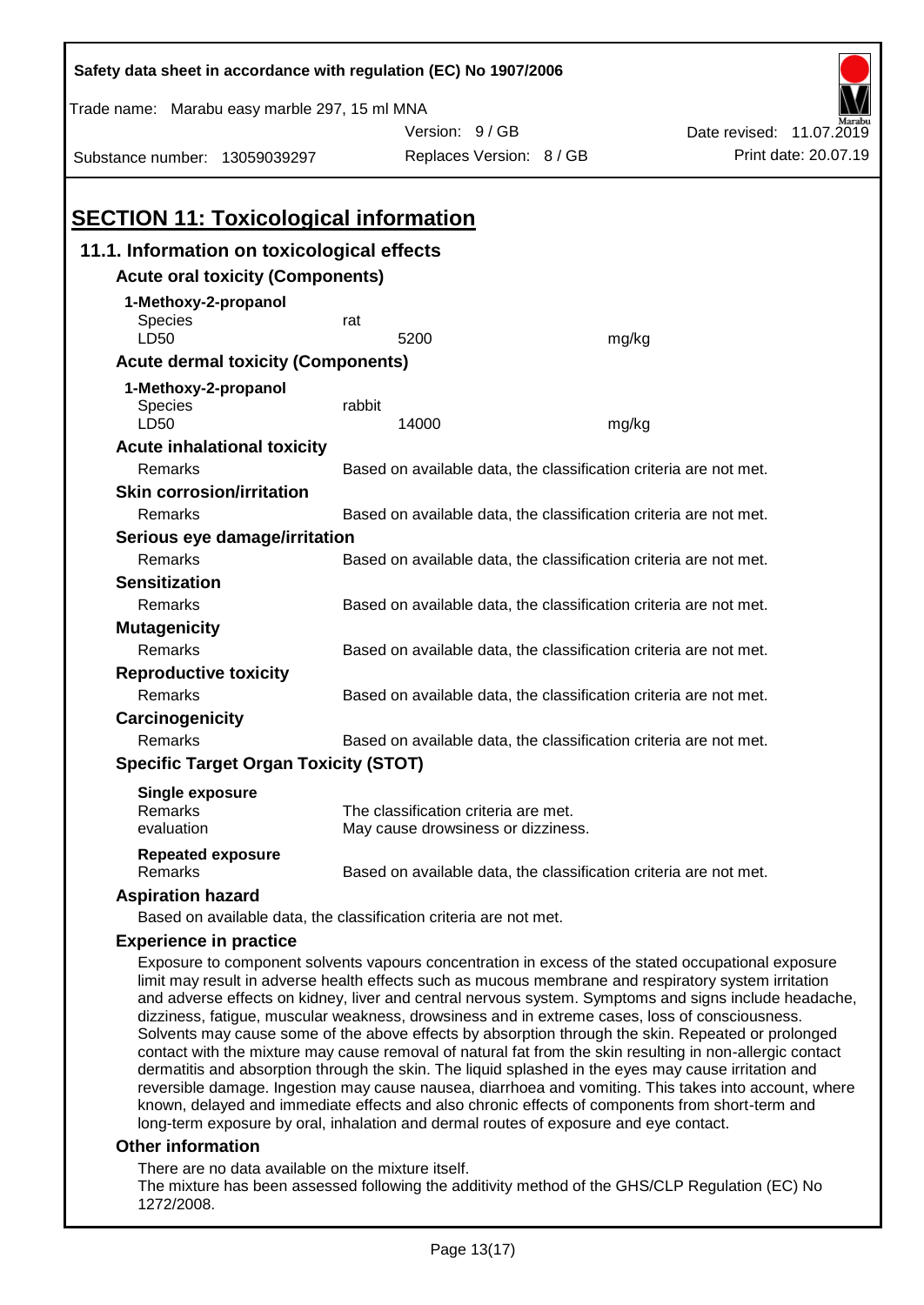| Safety data sheet in accordance with regulation (EC) No 1907/2006                                                                                                                                                                                                                                  |                                                                                     |                          |      |                          |                      |
|----------------------------------------------------------------------------------------------------------------------------------------------------------------------------------------------------------------------------------------------------------------------------------------------------|-------------------------------------------------------------------------------------|--------------------------|------|--------------------------|----------------------|
| Trade name: Marabu easy marble 297, 15 ml MNA                                                                                                                                                                                                                                                      |                                                                                     |                          |      |                          |                      |
|                                                                                                                                                                                                                                                                                                    |                                                                                     | Version: 9/GB            |      | Date revised: 11.07.2019 |                      |
| Substance number: 13059039297                                                                                                                                                                                                                                                                      |                                                                                     | Replaces Version: 8 / GB |      |                          | Print date: 20.07.19 |
| <b>SECTION 12: Ecological information</b>                                                                                                                                                                                                                                                          |                                                                                     |                          |      |                          |                      |
| 12.1. Toxicity                                                                                                                                                                                                                                                                                     |                                                                                     |                          |      |                          |                      |
| <b>General information</b><br>There are no data available on the mixture itself. Do not allow to enter drains or water courses. The<br>mixture has been assessed following the summation method of the CLP Regulation (EC) No 1272/2008<br>and is not classified as dangerous for the environment. |                                                                                     |                          |      |                          |                      |
| <b>Fish toxicity (Components)</b>                                                                                                                                                                                                                                                                  |                                                                                     |                          |      |                          |                      |
| 1-Methoxy-2-propanol<br>Species<br>LC <sub>0</sub>                                                                                                                                                                                                                                                 | golden orfe (Leuciscus idus)<br>4600<br>$\geq$                                      |                          | mg/l |                          |                      |
| Duration of exposure                                                                                                                                                                                                                                                                               | 96                                                                                  | h                        |      |                          |                      |
| <b>Daphnia toxicity (Components)</b>                                                                                                                                                                                                                                                               |                                                                                     |                          |      |                          |                      |
| 1-Methoxy-2-propanol<br>Species<br><b>EC50</b><br>Duration of exposure                                                                                                                                                                                                                             | Daphnia magna<br>23300<br>48                                                        | h                        | mg/l |                          |                      |
| <b>Algae toxicity (Components)</b>                                                                                                                                                                                                                                                                 |                                                                                     |                          |      |                          |                      |
| 1-Methoxy-2-propanol<br><b>Species</b><br><b>EC50</b><br>Duration of exposure                                                                                                                                                                                                                      | Desmodesmus<br>1000<br>><br>168                                                     | h                        | mg/l |                          |                      |
| <b>Bacteria toxicity (Components)</b>                                                                                                                                                                                                                                                              |                                                                                     |                          |      |                          |                      |
| 1-Methoxy-2-propanol                                                                                                                                                                                                                                                                               |                                                                                     |                          |      |                          |                      |
| Species<br><b>EC50</b>                                                                                                                                                                                                                                                                             | activated sludge<br>1000<br>>                                                       |                          | mg/l |                          |                      |
| 12.2. Persistence and degradability                                                                                                                                                                                                                                                                |                                                                                     |                          |      |                          |                      |
| <b>General information</b>                                                                                                                                                                                                                                                                         |                                                                                     |                          |      |                          |                      |
| No data available                                                                                                                                                                                                                                                                                  |                                                                                     |                          |      |                          |                      |
| <b>Biodegradability (Components)</b>                                                                                                                                                                                                                                                               |                                                                                     |                          |      |                          |                      |
| 1-Methoxy-2-propanol<br>Value<br>Duration of test<br>evaluation<br>Method                                                                                                                                                                                                                          | 90<br>28<br>Readily biodegradable (according to OECD criteria)<br><b>OECD 301 F</b> | d                        | %    |                          |                      |
| 12.3. Bioaccumulative potential                                                                                                                                                                                                                                                                    |                                                                                     |                          |      |                          |                      |
| <b>General information</b><br>There are no data available on the mixture itself.<br><b>Partition coefficient: n-octanol/water</b><br>Remarks                                                                                                                                                       | Not applicable                                                                      |                          |      |                          |                      |
| 12.4. Mobility in soil<br><b>General information</b><br>There are no data available on the mixture itself.                                                                                                                                                                                         |                                                                                     |                          |      |                          |                      |
| 12.5. Results of PBT and vPvB assessment<br><b>General information</b><br>There are no data available on the mixture itself.                                                                                                                                                                       |                                                                                     |                          |      |                          |                      |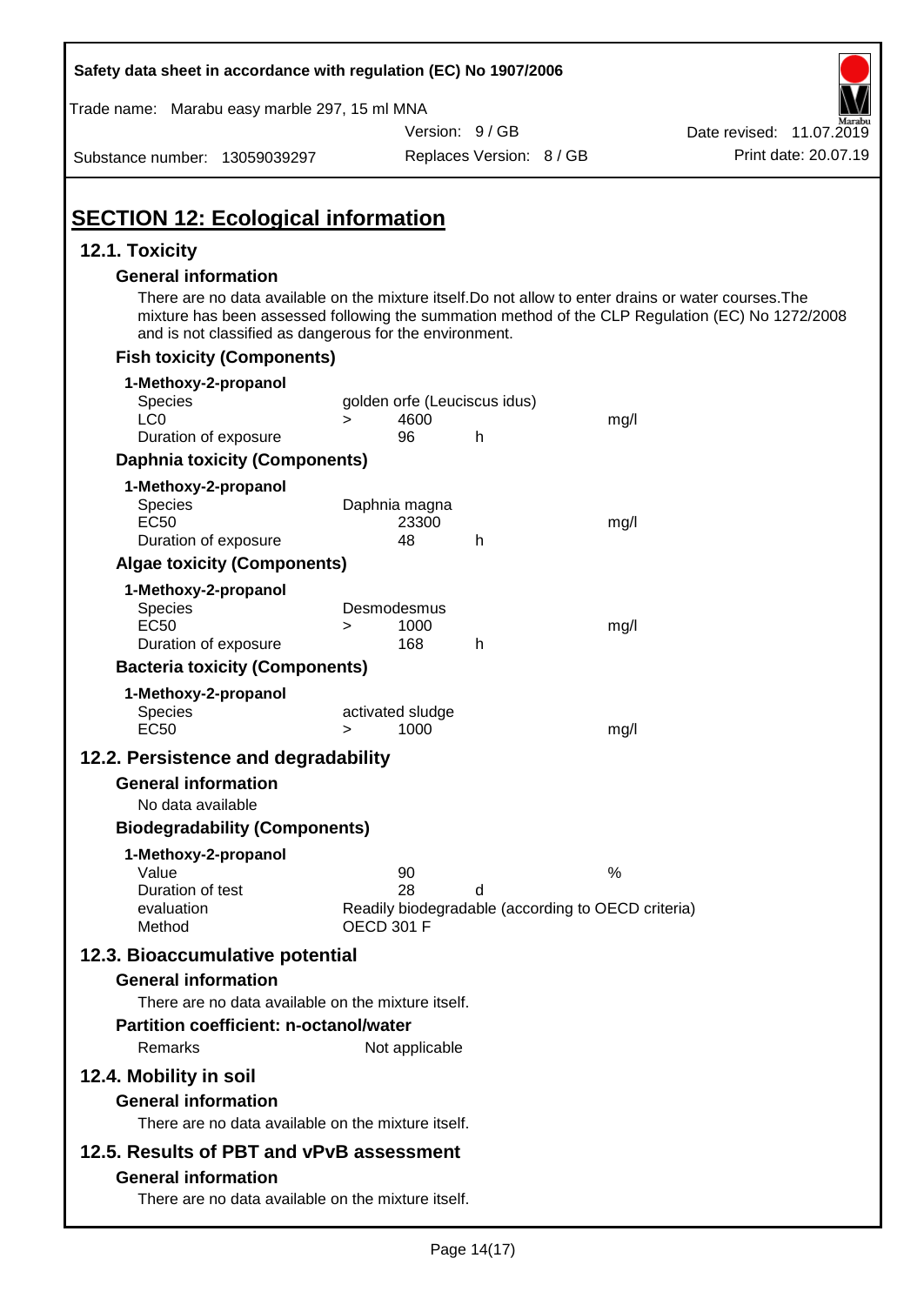### **Safety data sheet in accordance with regulation (EC) No 1907/2006**

Trade name: Marabu easy marble 297, 15 ml MNA

Version: 9 / GB

Substance number: 13059039297

Replaces Version: 8 / GB Print date: 20.07.19 Date revised: 11.07.2019

### **12.6. Other adverse effects**

#### **General information**

There are no data available on the mixture itself.

# **SECTION 13: Disposal considerations**

### **13.1. Waste treatment methods**

### **Disposal recommendations for the product**

Do not allow to enter drains or water courses.

Wastes and emptied containers should be classified in accordance with relevant national regulation. The European Waste Catalogue classification of this product, when disposed of as waste is

EWC waste code 08 01 11<sup>\*</sup> waste paint and varnish containing organic solvents or other dangerous substances

If this product is mixed with other wastes, the original waste product code may no longer apply and the appropriate code should be assigned.

For further information contact your local waste authority.

### **Disposal recommendations for packaging**

Using information provided in this safety data sheet, advice should be obtained from the relevant waste authority on the classification of empty containers.

Empty containers must be scrapped or reconditioned.

Not emptied containers are hazardous waste (waste code number 150110).

# **SECTION 14: Transport information**

### **Land transport ADR/RID**

- **14.1. UN number** UN 1263 **14.2. UN proper shipping name** PAINT **14.3. Transport hazard class(es)** Class 3 Label 3 **14.4. Packing group** Packing group III Special provision 640E Limited Quantity 5 l Transport category 3 **14.5. Environmental hazards** - Tunnel restriction code D/E **Marine transport IMDG/GGVSee 14.1. UN number** UN 1263 **14.2. UN proper shipping name** PAINT **14.3. Transport hazard class(es)** Class 3 **14.4. Packing group** Packing group III **14.5. Environmental hazards** no **Air transport ICAO/IATA 14.1. UN number**
	- UN 1263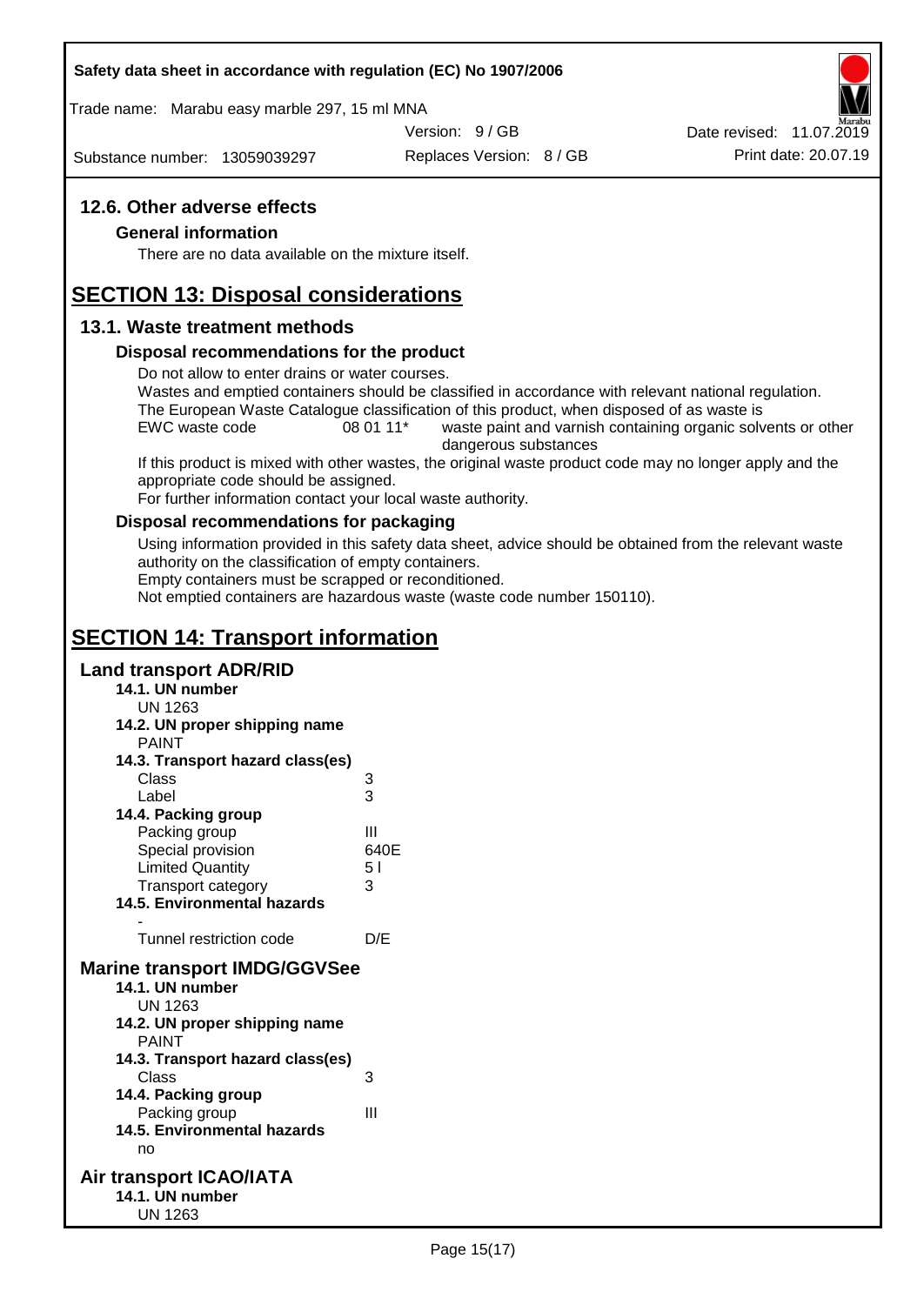| Safety data sheet in accordance with regulation (EC) No 1907/2006                                                                                                                                                                                                                                    |                                                             |                          |           |    |                          |    |
|------------------------------------------------------------------------------------------------------------------------------------------------------------------------------------------------------------------------------------------------------------------------------------------------------|-------------------------------------------------------------|--------------------------|-----------|----|--------------------------|----|
| Trade name: Marabu easy marble 297, 15 ml MNA                                                                                                                                                                                                                                                        |                                                             |                          |           |    |                          |    |
|                                                                                                                                                                                                                                                                                                      | Version: 9/GB                                               |                          |           |    | Date revised: 11.07.2019 |    |
| Substance number: 13059039297                                                                                                                                                                                                                                                                        |                                                             | Replaces Version: 8 / GB |           |    | Print date: 20.07.19     |    |
| 14.2. UN proper shipping name                                                                                                                                                                                                                                                                        |                                                             |                          |           |    |                          |    |
| <b>PAINT</b>                                                                                                                                                                                                                                                                                         |                                                             |                          |           |    |                          |    |
| 14.3. Transport hazard class(es)<br>Class                                                                                                                                                                                                                                                            | 3                                                           |                          |           |    |                          |    |
| 14.4. Packing group                                                                                                                                                                                                                                                                                  |                                                             |                          |           |    |                          |    |
| Packing group                                                                                                                                                                                                                                                                                        | $\mathbf{III}$                                              |                          |           |    |                          |    |
| 14.5. Environmental hazards                                                                                                                                                                                                                                                                          |                                                             |                          |           |    |                          |    |
| Information for all modes of transport<br>14.6. Special precautions for user<br>Transport within the user's premises:<br>Always transport in closed containers that are upright and secure.<br>Ensure that persons transporting the product know what to do in the event of an accident or spillage. |                                                             |                          |           |    |                          |    |
| <b>Other information</b><br>14.7. Transport in bulk according to Annex II of Marpol and the IBC Code                                                                                                                                                                                                 |                                                             |                          |           |    |                          |    |
| no                                                                                                                                                                                                                                                                                                   |                                                             |                          |           |    |                          |    |
| <b>SECTION 15: Regulatory information ***</b>                                                                                                                                                                                                                                                        |                                                             |                          |           |    |                          |    |
| 15.1. Safety, health and environmental regulations/legislation specific for the substance<br>or mixture                                                                                                                                                                                              |                                                             |                          |           |    |                          |    |
| Major-accident categories acc. 96/82/EC                                                                                                                                                                                                                                                              |                                                             |                          |           |    |                          |    |
| Category<br>6                                                                                                                                                                                                                                                                                        | Flammable                                                   |                          | 5.000.000 | kg | 50.000.000               | kg |
| <b>VOC ***</b>                                                                                                                                                                                                                                                                                       |                                                             |                          |           |    |                          |    |
| VOC (EU)                                                                                                                                                                                                                                                                                             | 73,16                                                       | %                        |           |    |                          |    |
| VOC (EU)                                                                                                                                                                                                                                                                                             |                                                             | 702,3                    | g/l       |    |                          |    |
| Other information ***                                                                                                                                                                                                                                                                                |                                                             |                          |           |    |                          |    |
| The product does not contain substances of very high concern (SVHC).                                                                                                                                                                                                                                 |                                                             |                          |           |    |                          |    |
| <b>Other information</b>                                                                                                                                                                                                                                                                             |                                                             |                          |           |    |                          |    |
| All components are contained in the AICS inventory.<br>All components are contained in the TSCA inventory or exempted.<br>All components are contained in the DSL or NDSL inventory.                                                                                                                 |                                                             |                          |           |    |                          |    |
| 15.2. Chemical safety assessment                                                                                                                                                                                                                                                                     |                                                             |                          |           |    |                          |    |
| For this preparation a chemical safety assessment has not been carried out.                                                                                                                                                                                                                          |                                                             |                          |           |    |                          |    |
| <b>SECTION 16: Other information</b>                                                                                                                                                                                                                                                                 |                                                             |                          |           |    |                          |    |
| Hazard statements listed in Chapter 3                                                                                                                                                                                                                                                                |                                                             |                          |           |    |                          |    |
| <b>EUH066</b>                                                                                                                                                                                                                                                                                        | Repeated exposure may cause skin dryness or cracking.       |                          |           |    |                          |    |
| H <sub>226</sub>                                                                                                                                                                                                                                                                                     | Flammable liquid and vapour.                                |                          |           |    |                          |    |
| H <sub>302</sub>                                                                                                                                                                                                                                                                                     | Harmful if swallowed.                                       |                          |           |    |                          |    |
| H304                                                                                                                                                                                                                                                                                                 | May be fatal if swallowed and enters airways.               |                          |           |    |                          |    |
| H312<br>H315                                                                                                                                                                                                                                                                                         | Harmful in contact with skin.<br>Causes skin irritation.    |                          |           |    |                          |    |
| H318                                                                                                                                                                                                                                                                                                 | Causes serious eye damage.                                  |                          |           |    |                          |    |
| H332                                                                                                                                                                                                                                                                                                 | Harmful if inhaled.                                         |                          |           |    |                          |    |
| H335                                                                                                                                                                                                                                                                                                 | May cause respiratory irritation.                           |                          |           |    |                          |    |
| H336<br><b>H360D</b>                                                                                                                                                                                                                                                                                 | May cause drowsiness or dizziness.                          |                          |           |    |                          |    |
|                                                                                                                                                                                                                                                                                                      | May damage the unborn child.                                |                          |           |    |                          |    |
| <b>CLP categories listed in Chapter 3</b>                                                                                                                                                                                                                                                            |                                                             |                          |           |    |                          |    |
| Acute Tox. 4<br>Asp. Tox. 1                                                                                                                                                                                                                                                                          | Acute toxicity, Category 4<br>Aspiration hazard, Category 1 |                          |           |    |                          |    |
|                                                                                                                                                                                                                                                                                                      |                                                             |                          |           |    |                          |    |